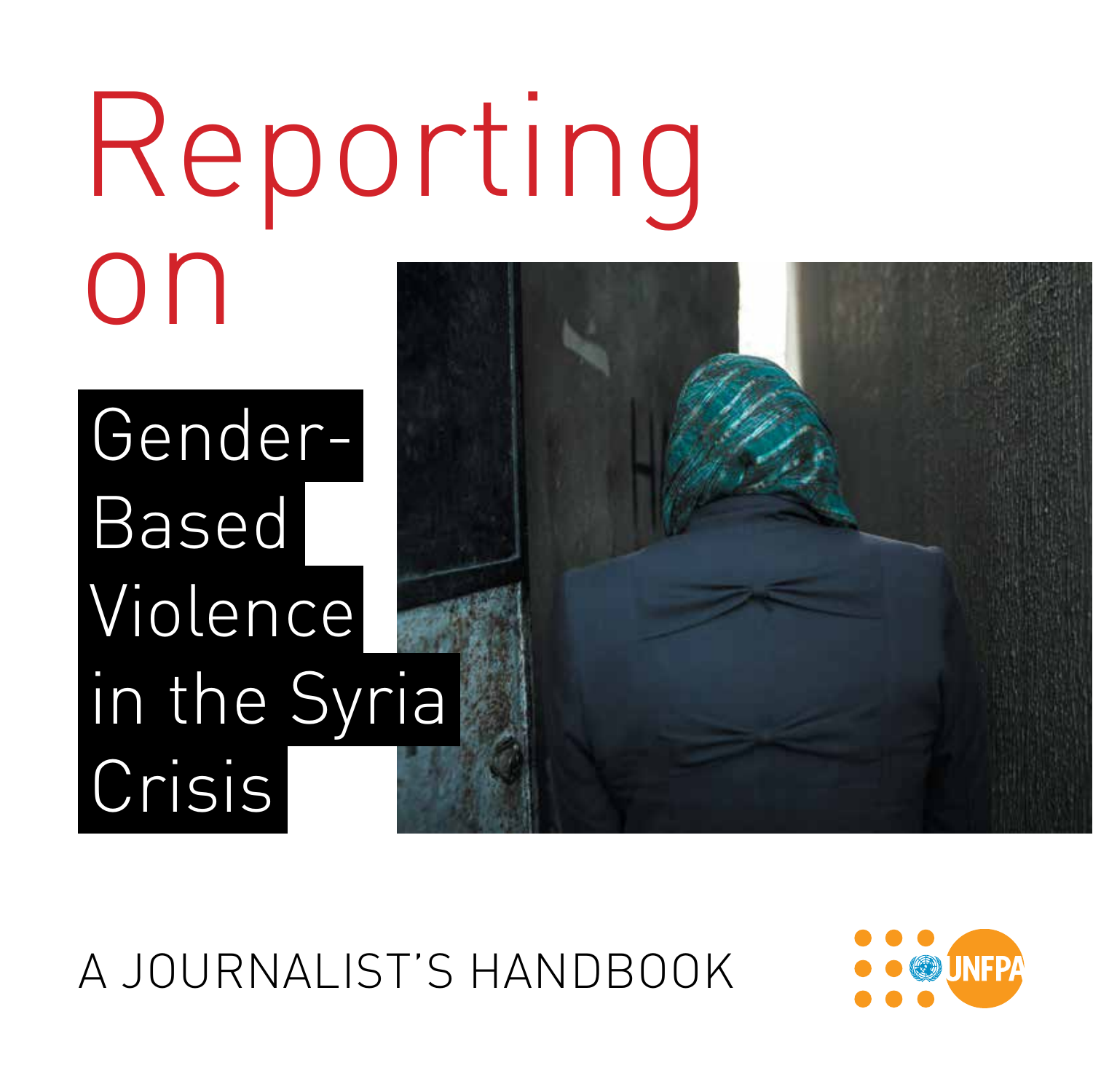"The media can amplify Syrian women's voices, counteract myths, and stimulate dialogue and action. I hope this Handbook on Reporting on Gender-Based Violence will help to shine a stronger light on these human rights violations and lead to greater support and services for survivors. It is important to ensure that perpetrators are not only brought to justice, but seen to be brought to justice by the wider community."

#### **Dr. Babatunde Osotimehin,**

*UNFPA Executive Director*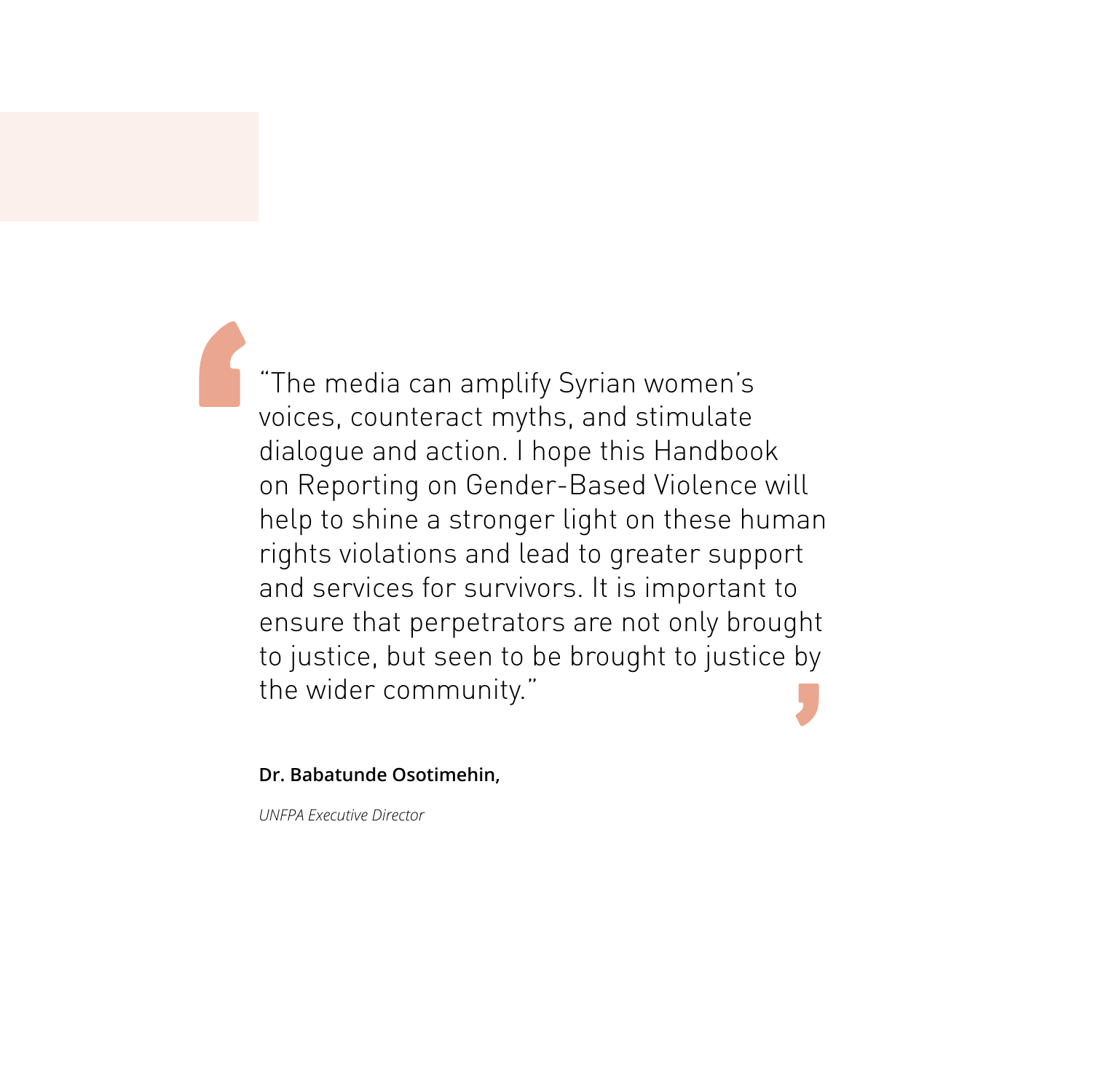# Table of contents

| $4\sqrt{5}$ | Introduction                        | 20        | <b>Covering GBV</b>                          |
|-------------|-------------------------------------|-----------|----------------------------------------------|
| 6           | Common Misconceptions about GBV     | 21        | <b>Common Mistakes</b>                       |
| 7           | Terminology and its Importance      | $22^{23}$ | GBV and the Law                              |
| 8           | Defining GBV                        | $24^{25}$ | Human Rights and GBV                         |
| 9           | <b>GBV in Humanitarian Settings</b> | $26^{27}$ | GBV Programming: Prevention and Response     |
| $10^{n}$    | GBV and the Syrian Crisis           | $28^{29}$ | <b>GBV Data</b>                              |
| 11          | Consequences of GBV                 | $30^{31}$ | Producing GBV Content: things to think about |
| $12^{13}$   | <b>Ethical Principles</b>           | 32        | Case Study: Child Marriage                   |
| $14^{15}$   | Story Ideas                         | 33        | Media Impact                                 |
| 16          | Interviews                          | $34^{35}$ | Approaching Organisations                    |
| 17          | Informed Consent                    | $36^{37}$ | Organisations                                |
| $18^{19}$   | During the Interview                | $38^{39}$ | Glossary                                     |
|             |                                     |           |                                              |

The images used in this handbook portray a mixture of UNFPA activities at work, and participatory photographs taken by Syrian refugees themselves. Whilst they feature refugees who have given consent for their images to be used, they have not been chosen for any reason connected to GBV.

All images by David Brunetti for UNFPA or Fatima for the 'Do you see what I see?' project, led by photojournalist and educator Brendan Bannon for UNHCR.

We would like to thank senior journalist Shahina Maqbool for adding value to the quality of this handbook.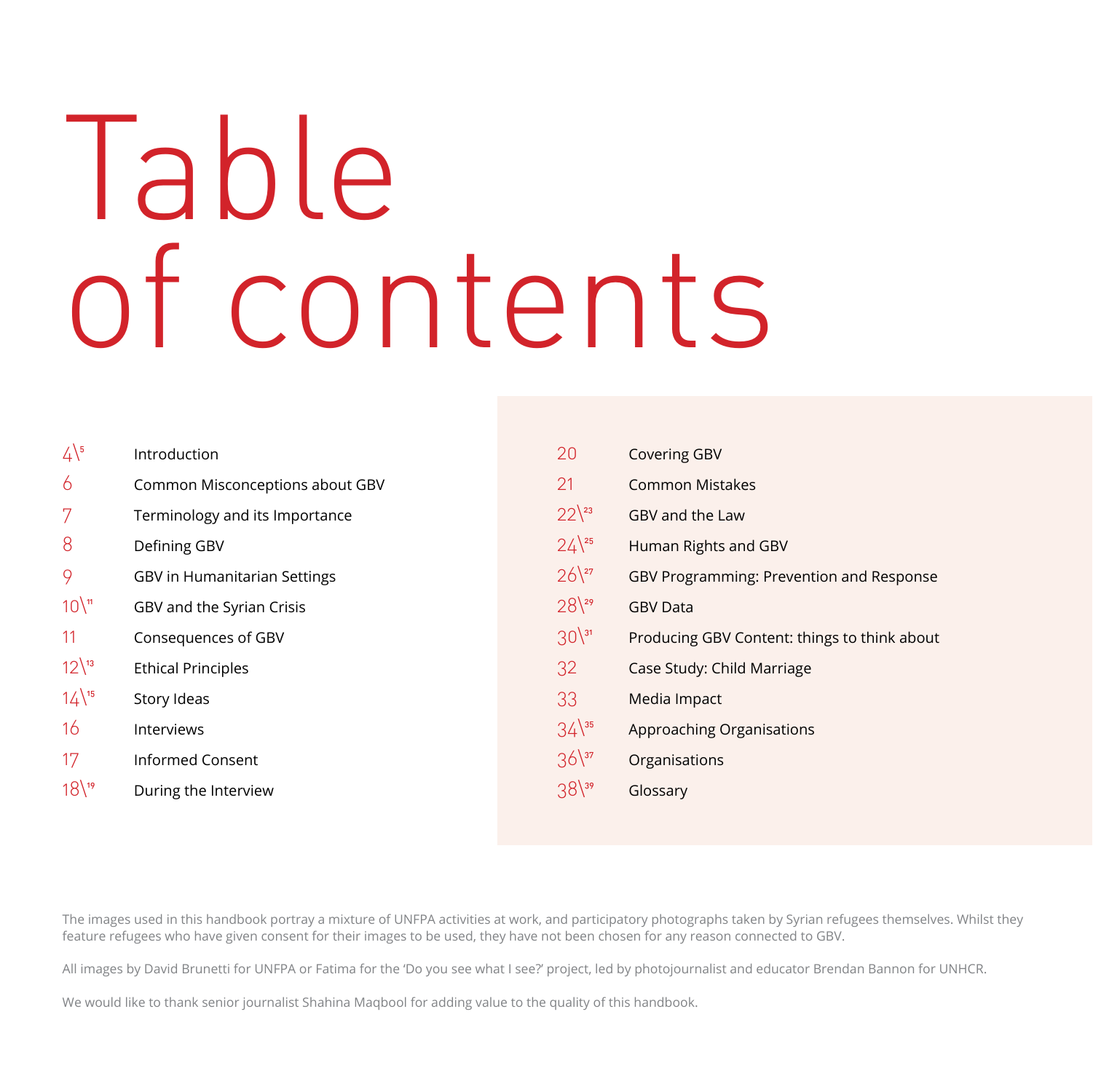# Introduction

Covering gender-based violence (GBV) is one of the most difficult tasks a journalist is likely to face.

> GBV is a complicated and sensitive subject involving the use of terms such as 'rape', 'sexual abuse', 'child marriage,' 'domestic violence' and 'harassment,' to name a few. All of these terms immediately provoke strong feelings.

Reporting on GBV means discussing issues that are often considered 'taboo,' and talking publicly about intimate and distressing matters. This can be particularly challenging in countries where tradition and religion play an important role in everyday life. There is often a difference between the way traditional practices are viewed by 'the international community' and by communities themselves; this can cause conflict.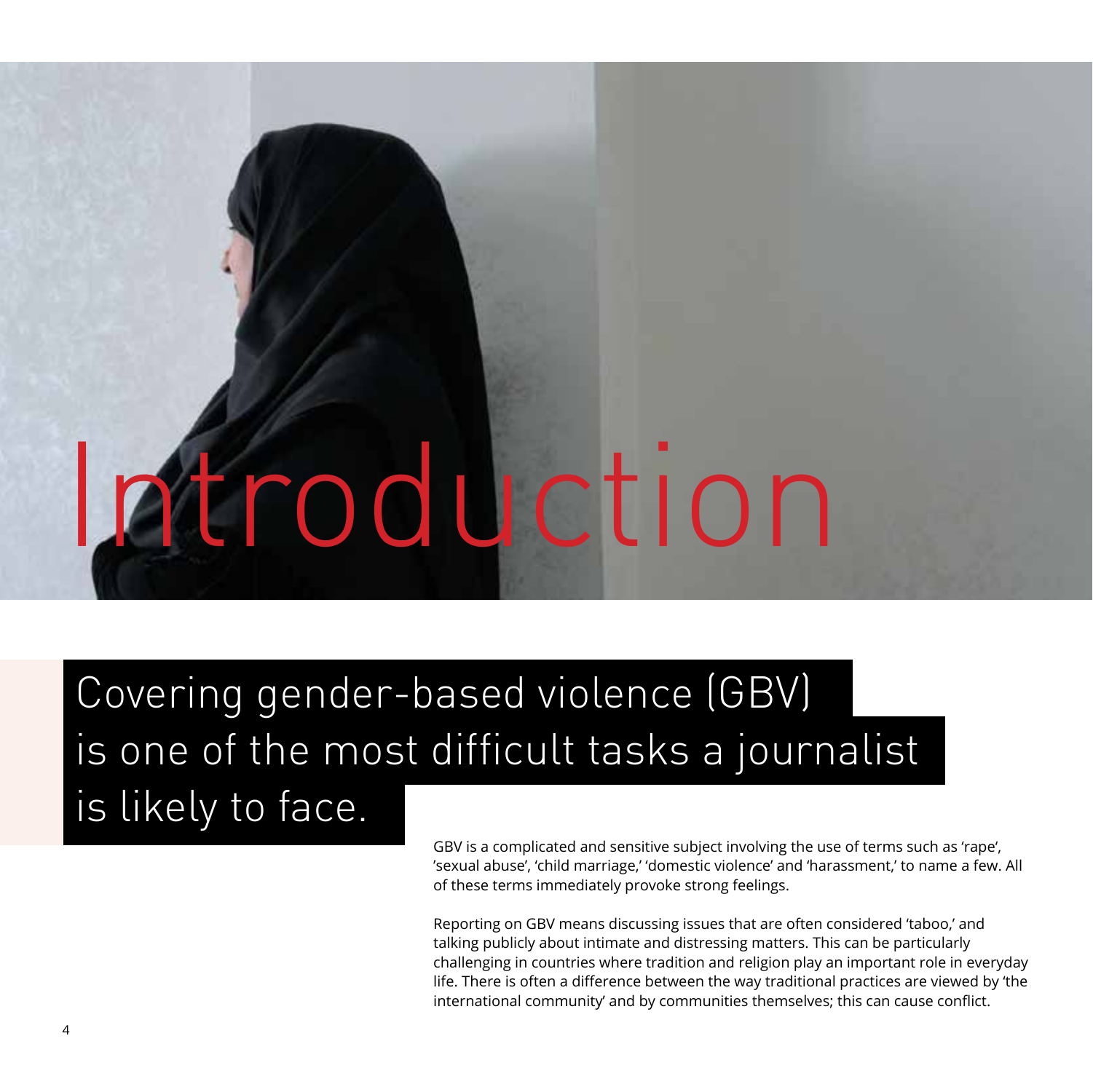In addition, there are several practical issues that journalists should consider when covering the subject of GBV.

For instance, we don't want to cause further trauma to survivors through insensitive interviewing techniques. Yet, if our interviews lack depth or consistency, we may find that allegations can be more easily denied by their perpetrators.

This is because journalists can give evidence in certain GBV cases, and evidence collected by journalists can be used in the trials of perpetrators.

Since reporting on GBV can be daunting for media persons, and therefore it can be all too easy for us to avoid the topic completely. However, the consequences of ignoring GBV in the media are far worse.

If journalists ignore violence against women we contribute to a 'culture of impunity' in which perpetrators of horrific crimes can avoid punishment or censure. If we don't mention gender-based violence in the media we limit the available information for its survivors who will miss out on medical and legal support.

We can negatively influence the way in which judges and juries perceive the issue if we either avoid covering GBV, or report on survivors of it in a pejorative way.

By choosing to avoid GBV issues we also ensure that the subject stays off the public and political agenda, which means that resources are not allocated to programmes aimed at its prevention and support services for survivors.

Simply stated, journalists have an important role to play in ensuring that women have a voice in the media.

In doing so those guilty of GBV can brought to justice; we can help

UNFPA believes that every Syrian woman and girl has the right to have access to affordable reproductive health care and be effectively protected from gender-based violence. UNFPA and partners are scaling up efforts to empower and improve the lives of Syrian women and youths and impacted communities in host countries, including by advocating for human rights and gender equality, to better cope with and recover from the crisis.

play a role in improving services for survivors; and we can contribute towards its prevention by encouraging a 'zero tolerance' attitude to violence against women.

This handbook is designed to help journalists take on this challenging topic, with a particular emphasis on Syria, Jordan, Lebanon, Iraq, Egypt and Turkey, those countries most affected by the Syrian crisis.

The handbook has been developed by the United Nations Population Fund (UNFPA). It sets out to examine some of the terminology, ethical questions, and practical concerns associated with covering GBV, and to provide an overview of some of the organisations involved in combating GBV and providing support services for survivors.

Whilst effective reporting on GBV requires a certain amount of extra effort to get it right, doing so involves building upon internationallyrecognised ethical principles which all journalists should be familiar with: accuracy, fairness, as well as respect for and protection of your interviewees.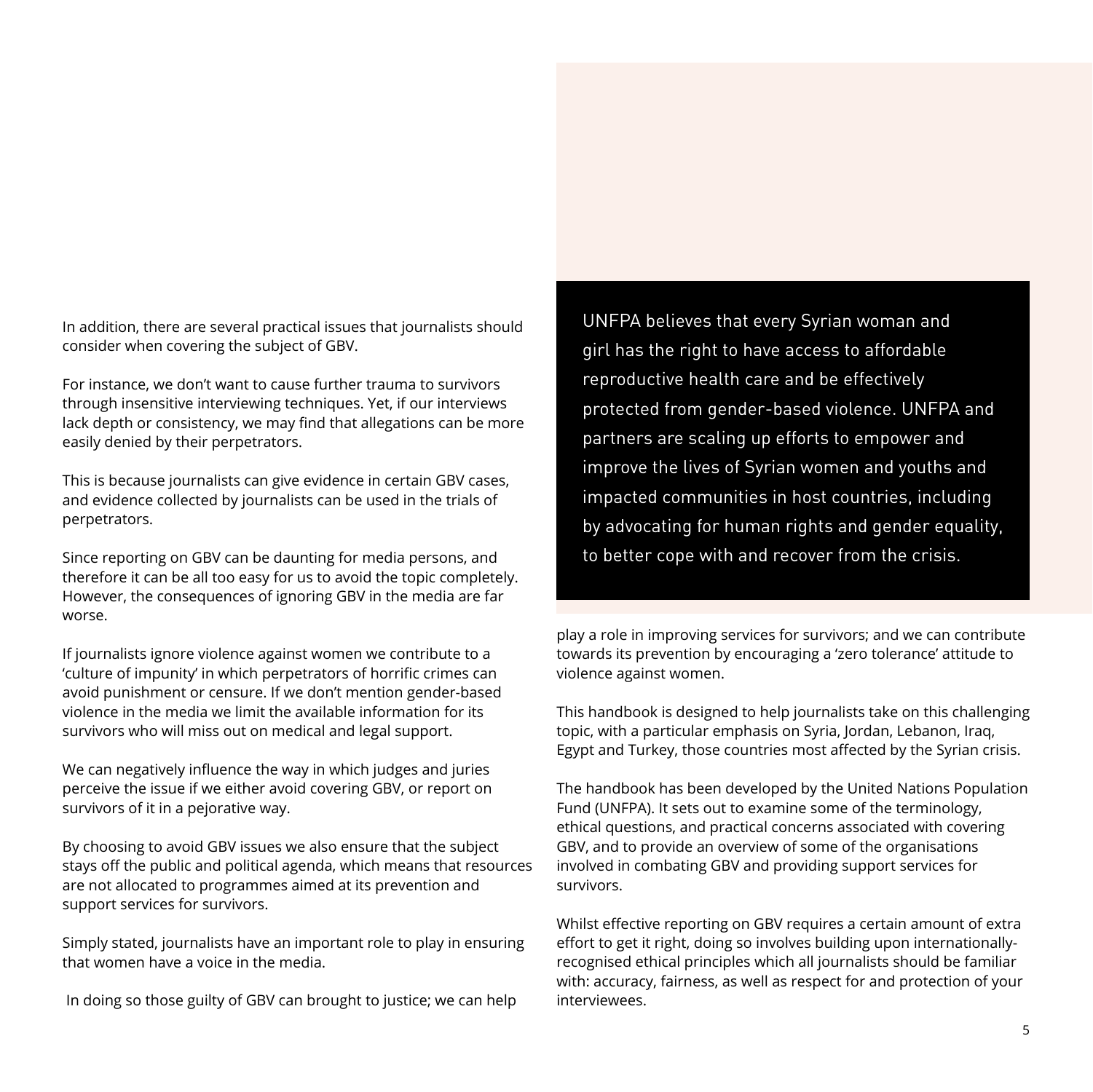### Common Misconceptions about GBV

In most cultures, gender-based violence is not openly discussed. This is true of Syria and many of the countries where Syrian refugees have been forced to make their home. As a result, several myths about GBV remain in circulation.

Inaccurate perpetrator profiles, and a focus on the behaviour of GBV survivors can also influence access to justice. The media has a role to play in counteracting these inaccuracies.

#### Myth: GBV only affects certain kind of people

GBV can affect anyone. It cuts across class, race/ethnicity, religion, educational level, or personal history. Negative assumptions about GBV survivors make it difficult for them to reach out for help.

#### Myth: Sexual assault is usually committed by strangers

According to World Health Organization estimates, almost a third of all women who have been in a relationship have experienced physical and/or sexual violence by their intimate partner, and up to 70% of sexual assaults are committed by an intimate partner.<sup>1</sup>

#### Myth: Perpetrators of violence are 'monsters' or 'sick outsiders'

Perpetrators come from all walks of life. As a result, when survivors report violence perpetrated by their partner, an influential figure in the community, or someone who does not conform to the stereotype of a perpetrator, they are often not believed.

1. World Health Organisation, Global and Regional Estimates of Violence Against Women, 2013, bit.ly/1oTfGVG

2. Tia Palermo, Jennifer Bleck, and Amber Peterman, Tip of the Iceberg: Reporting and Gender-Based Violence in Developing Countries, American Journal of Epidemiology, 2013.

#### Myth: The way a woman dresses or acts causes GBV

Abusers often blame their victims in order to make excuses for their behaviour. This is in itself abusive and shifts the focus away from the perpetrator. It is important that abusers take full responsibility for their actions, and that reporters challenge any attempt to blame those who are abused.

#### Myth: Poverty and conflict are the cause of attacks on women

There are many men living in conditions of poverty or conflict who are not violent towards women, just as there are many individuals in wealthy countries and in times of peace who are violent towards women.

Whilst some studies have found poverty and violent conflict to increase the likelihood of certain kinds of GBV, it is seen as a global problem.

#### Myth: A person who has been raped or abused will be visibly upset when discussing her ordeal

Each person reacts differently to GBV. It is important to be aware of the wide range of reactions to such traumatic events; some survivors never talk about what happened to them, or they may do so after several months or years, while others will disclose immediately.

#### Myth: False reporting is widespread or used by women in order to access services and resettlement

Overall false reporting is rare: a much bigger issue is underreporting. Recent estimates indicate that only around 7% of survivors in developing countries officially report incidents of GBV, and research suggests that a fear of losing out on housing and other services, or losing custody of children, prevents many GBV survivors from coming forward to report incidents.2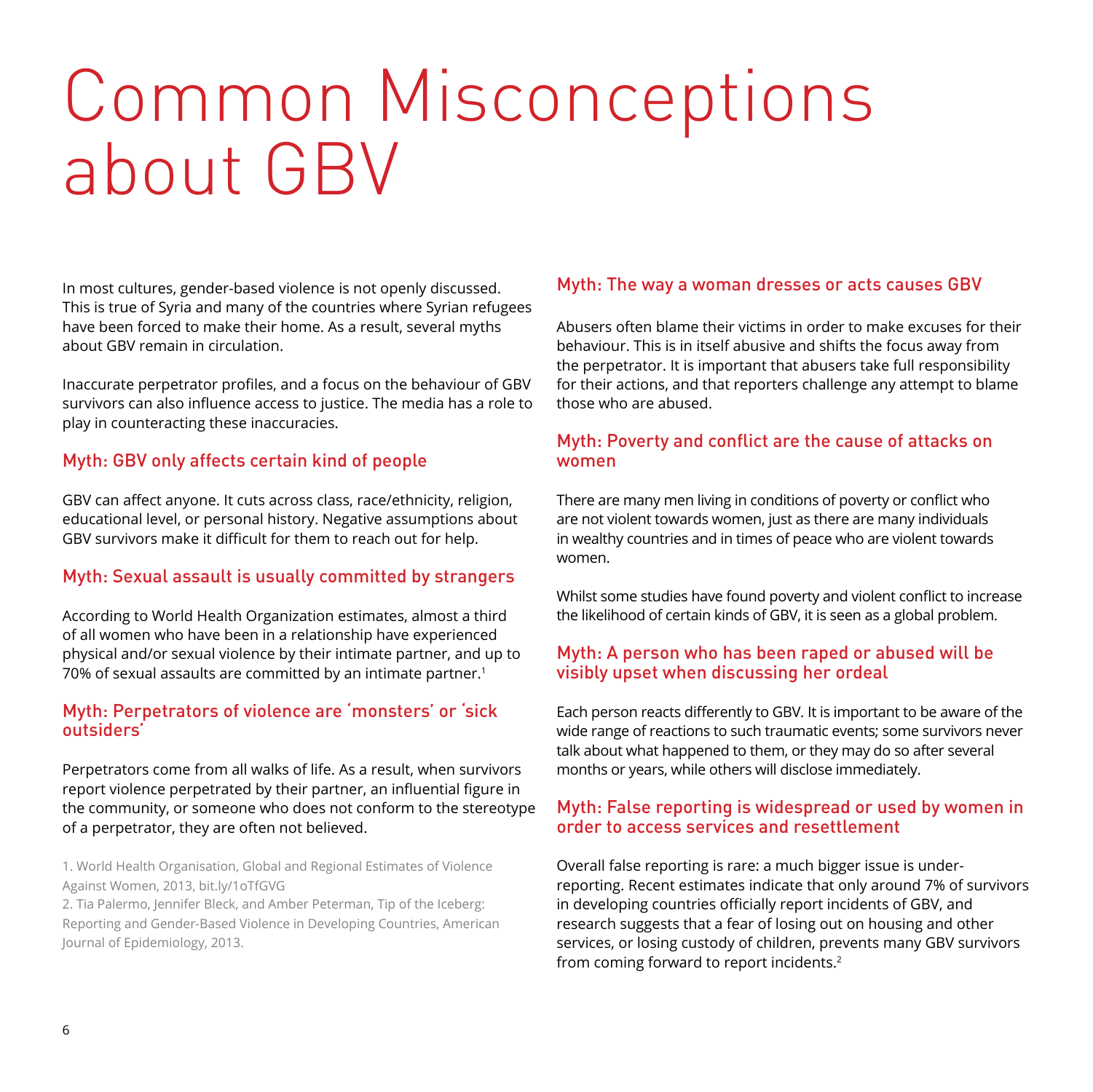## Terminology and its Importance

Coverage of issues related to gender-based violence can be improved through careful use of language. For example, it is common to refer to 'survivors' rather than 'victims' in most contexts, because this implies resilience.

The term 'honour killing' assigns a positive adjective to certain kinds of family murders, and is neither accurate nor impartial. Whilst a range of alternatives has been suggested (including 'family femicide', 'shame killings', and 'patriarchal killings'), none has become dominant. A common solution is to add a prefix, quotation marks, or both (as in so-called 'honour killing').

The term gender-based violence (abbreviated to GBV) is used throughout this handbook. It includes domestic violence, sexual harassment, rape, sexual violence, and early marriage.

Euphemistic terminology to describe GBV acts is often confusing and inaccurate: for example, 'He forced himself on her' is vague, and could be used to describe a wide range of assaults. The term 'rape' has a far more specific meaning, i.e., non-consensual penetration. This handbook includes is a full glossary of terms on pages 38-39.

Ultimately, journalists will need to use language that their audience understands, and explain terms that they may be unfamiliar with. It is considered good newsroom practice to agree on a form of words for certain key terms. Large media organisations have a style guide - sometimes as part of editorial/producers' guidelines - to ensure conformity of language, and define a 'house style.' Such guides can serve as a valuable tool in improving output generally, and not just for defining words related to GBV.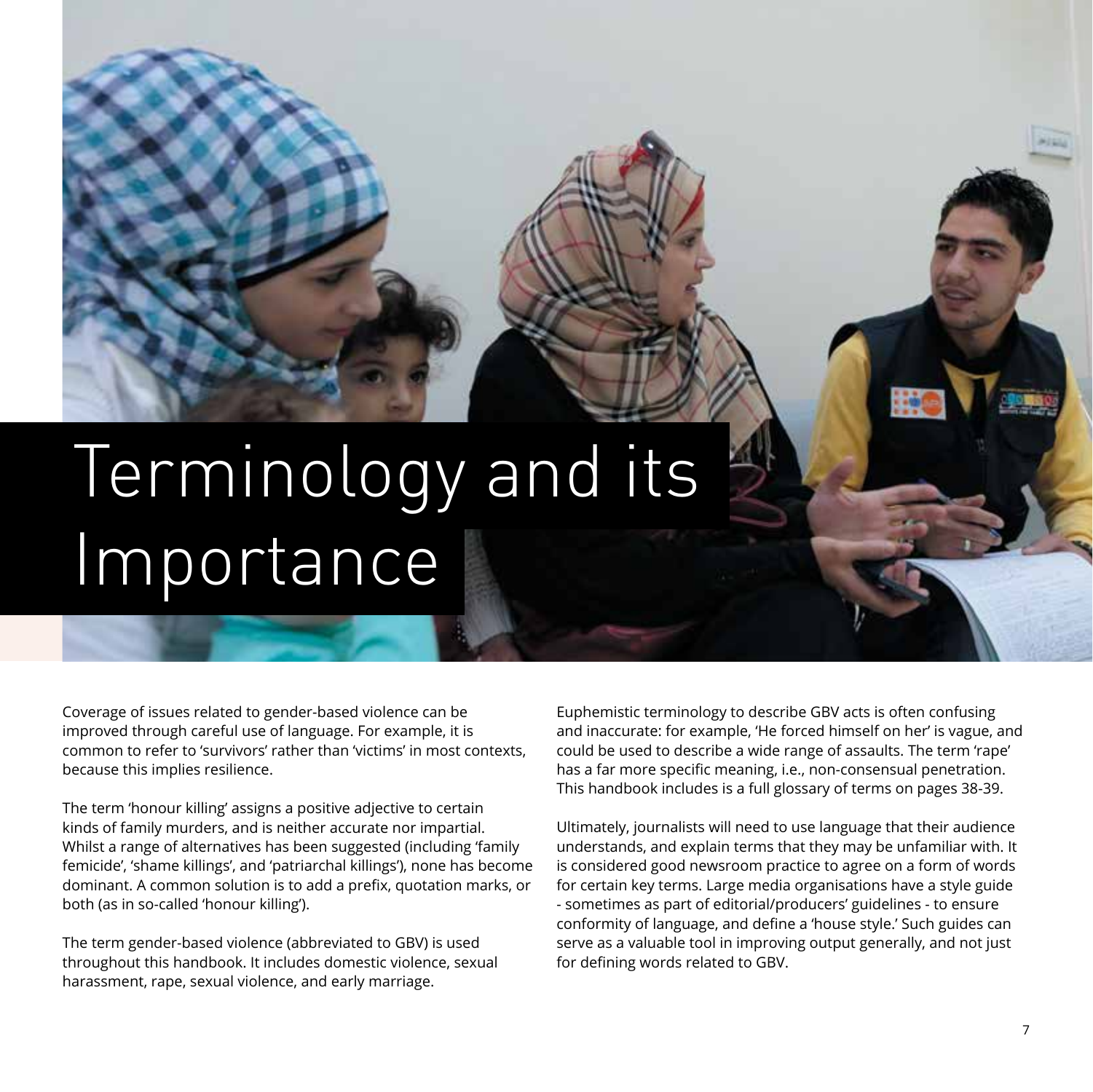### Defining GBV

Gender-based violence (GBV) has been defined as 'any harmful act that is perpetrated against a person's will, and that is based on socially-ascribed (i.e., gender) differences between males and females.' Acts of GBV violate a number of universal human rights protected by international instruments and conventions (see page  $24$ ).<sup>1</sup>

Many GBV acts break national laws, although both definitions and practical implementation of laws and policies varies widely (see pages 23-24). GBV includes acts that 'inflict physical, mental, or sexual harm or suffering, threats of such acts, coercion, or other deprivation of liberty.' 2

The term GBV is most commonly used to refer to violence perpetrated against women and girls. The subordinate role of females in society is seen as a root cause of GBV, and gender discrimination contributes to acts of GBV being ignored and a lack of support for survivors.<sup>3</sup>

GBV is also used by some people to describe the 'gendered dimensions of certain forms of violence against men and boys, particularly sexual violence committed with the purpose of reinforcing socially constructed ideas of what it means to be a man and male power.' 4



#### GBV Worldwide

- More than one in three women worldwide has experienced either physical and/or sexual violence.
- It is estimated that almost half of all homicides in which women were the victims in 2012 were committed by intimate partners or family members.
- Worldwide, more than 700 million women alive today were married as children (below 18 years of age), and of those, more than one in three were married before 15 years of age.
- More than 133 million girls and women have experienced some form of female genital mutilation (FGM) in the 29 countries in Africa

4. GBV AoR, DRAFT - Guidelines for Integrating Gender-Based Violence Interventions in Humanitarian Action, 2014.

<sup>1.</sup> Inter-Agency Standing Committee Guidelines for Gender-Based Violence Interventions in Humanitarian Settings, 2005, bit.ly/1lja17J

<sup>2.</sup> Gender-Based Violence Area of Responsibility (GBV AoR), DRAFT - Guidelines for Integrating Gender-Based Violence Interventions in Humanitarian Action, 2014. The GBV AoR coordinates prevention and response to GBV in humanitarian settings globally (gbvaor.net)

<sup>3.</sup> Inter-Agency Standing Committee Guidelines for Gender-Based Violence Interventions in Humanitarian Settings, 2005, bit.ly/1lja17J

<sup>5.</sup> All 'GBV Worldwide' statistics taken from UN Women, bit.ly/1x3I4oT and World Health Organization, Global and Regional Estimates of Violence Against Women, 2013, bit.ly/1oTfGVG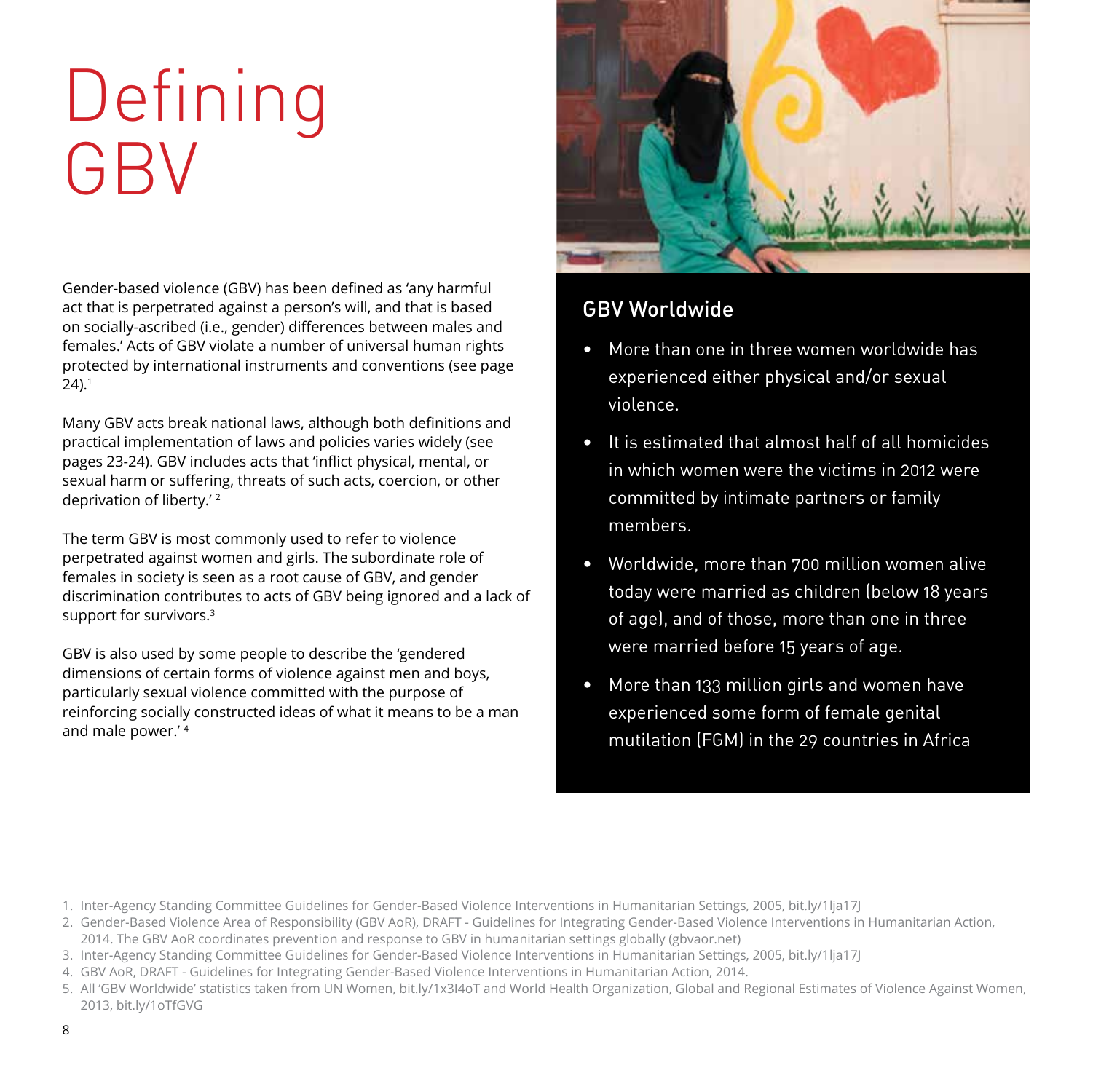## GBV in Humanitarian Settings

A humanitarian crisis, conflict, or natural disaster increases the risk of gender-based violence. As women become separated from their families and protective communities, norms that govern social behaviour are disrupted, and displacement leads to increased violence.

However, the underlying causes of GBV are associated with attitudes, beliefs, and structures in which there is gender discrimination and an imbalance of power between genders.

In recent decades, efforts have been made to address sexual violence in emergencies; at the same time, there is growing recognition that populations affected by conflict and natural disaster experience different forms of GBV.

Domestic violence, early marriage, and sexual exploitation are increasingly recognized as major concerns in such environments.

#### GBV in humanitarian crises around the world

- It has been estimated that approximately one in five refugees or displaced persons in a complex humanitarian setting experienced sexual violence.
- Between 50,000 and 64,000 women who were displaced during the civil war in Sierra Leone reported war-related assaults.
- Domestic violence in India was widely reported to have increased in the aftermath of the 2004 Indian Ocean Tsunami; one NGO reported a three-fold increase in cases brought to them.
- Between 2001 and 2009, around 500,000 women experienced sexual violence in Colombia as a result of conflict.1



1. All statistics cited in GBV AoR, DRAFT - Guidelines for Integrating Gender-Based Violence Interventions in Humanitarian Action, 2014.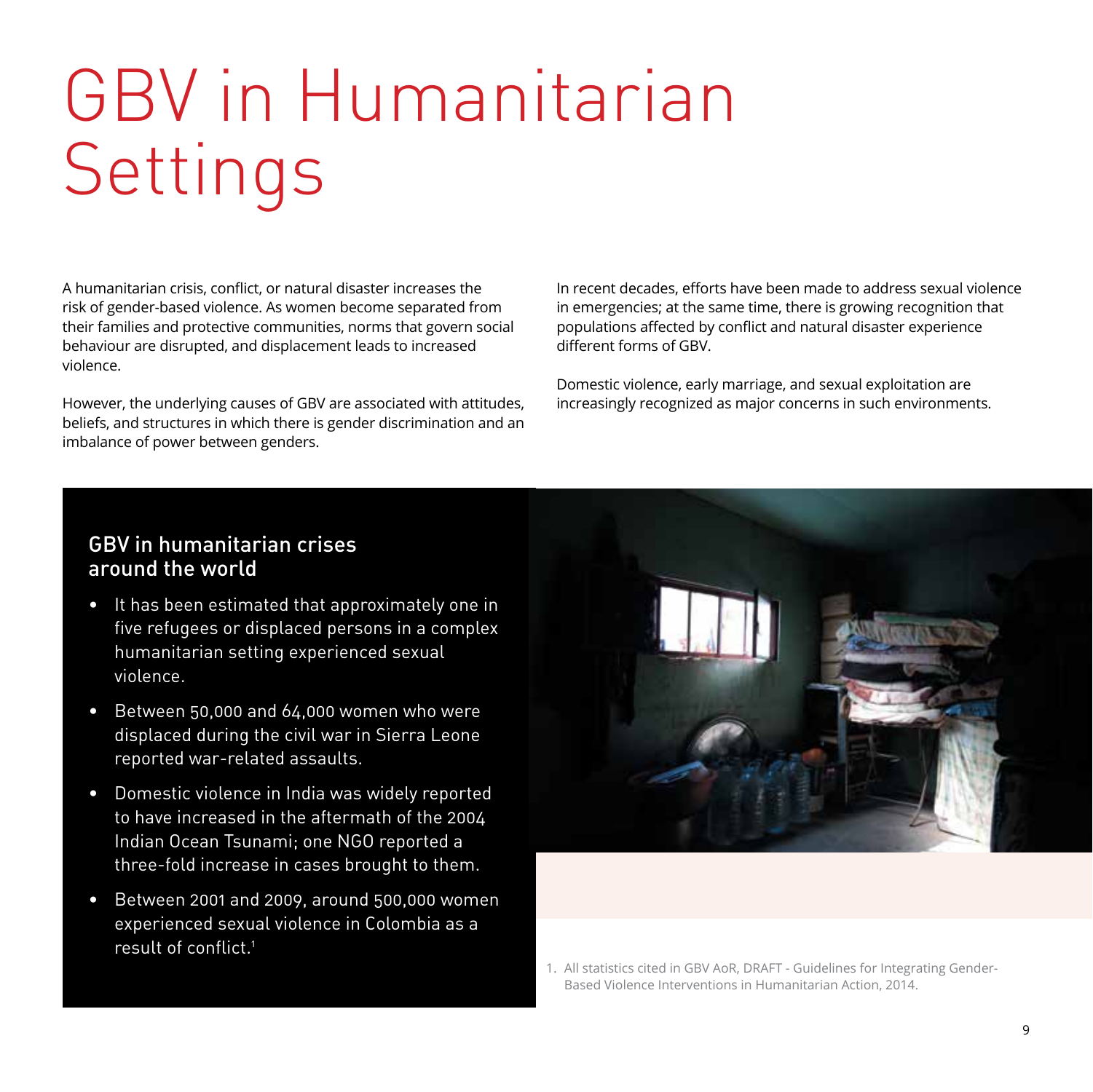## GBV & the Ian Crisis

- In Jordan, the prevalence of early marriage among all registered marriages for Syrians increased from 25% in 2013 to 31% in the first quarter of 2014.<sup>1</sup>
- A third of female-headed households surveyed by UNHCR said they left the house never, rarely, or only when necessary. Women are heads of households for one in four refugee families.<sup>2</sup>
- In the Kurdistan region of Iraq, one in five women surveyed said they had directly been offered money for sexual services, and one in 10 women indicated that they had been pressurized by government officials, organised gangs, police and other security personnel, NGOs, and by members of both the Syrian and non-Syrian communities to engage in physical relationships.3

The risks facing women and girls affected by the Syrian crisis vary significantly; however, there are some common areas of concern.

#### Access to support

In some places, services for GBV survivors either do not exist at all or are very limited, and survivors are reluctant to report GBV due to fear of stigma, social exclusion, so-called 'honour killings,' and other reprisals. This prevents many survivors from seeking life-saving support.

#### Domestic Violence

Syrian women report that violence in the home has increased with displacement and conflict. In Jordan, around half of all survivors accessing GBV services suffered some form of domestic violence. <sup>4</sup>

- 1. UNCEF, A Study on Early Marriage in Jordan, 2014, uni.cf/1yjqwlU
- 2. UNHCR, Women Alone, The fight for survival by Syria's refugee women, 2014, http://bit.ly/1n2LUFQ
- 3. UN Women, We just keep silent: Gender-based violence amongst Syrian refugees in the Kurdistan Region of Iraq, 2014, http://bit.ly/1rUWPLu
- 4. SGBV Sub-Working Group, SGBV Briefing note, March 2014, bit.ly/1rZSkJO
- 5. IRC, Are We Listening? Acting on Our Commitments to Women and Girls Affected by the Syrian Conflict, 2014, http://bit.ly/1uJZtAY
- 6. HRW, Syria: Extremists Restricting Women's Rights, 2014, http://bit.ly/1cbQc8G
- 7. IRC, Are We Listening? Acting on Our Commitments to Women and Girls Affected by the Syrian Conflict, 2014, bit.ly/1rZSkJO
- 8. Ibidem
- 9. The Independent International Commission of Inquiry on the Syrian Arab Republic, http://bit.ly/1mS7WMU
- 10.MADRE, Seeking Accountability And Demanding Change, http://bit.ly/1stxDGq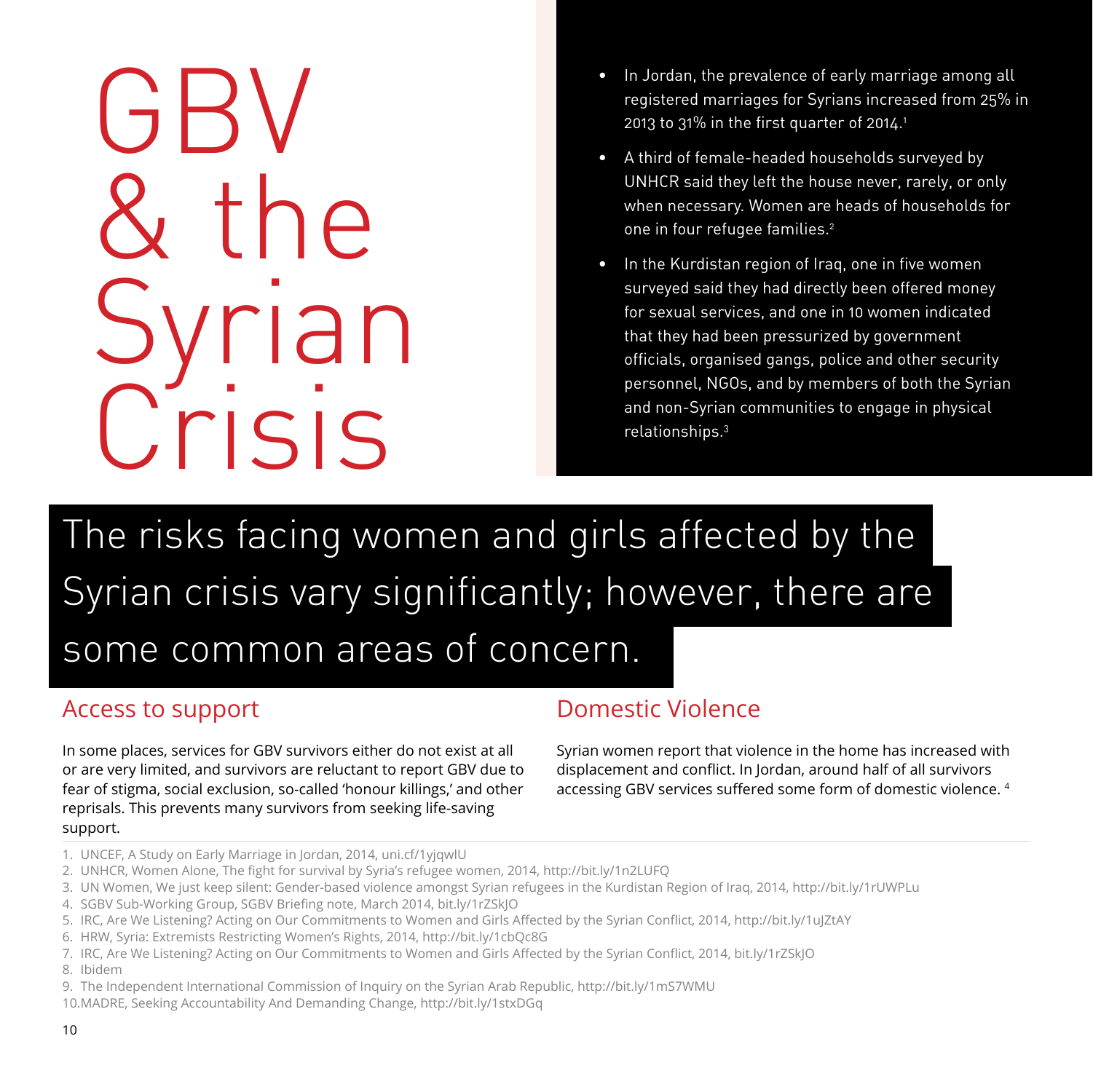#### Child Marriage

Child marriage of girls was practiced in some Syrian communities even before the war, but the conflict has contributed to girls getting married younger and under different conditions – for example, to older men not known to the family of the bride. Economic insecurity, the perception that marriage will provide protection for girls in an unstable environment, and lack of alternative opportunities are all factors contributing to this issue.5

#### Harassment and Restricted Movement

In Syria itself, women's mobility has been curbed significantly. Many women and girls have limited movement outside the home due to fear of sexual violence and harassment. In some cases, extremist armed groups have placed restrictions on women and girls, including strict dress codes, denial of access to education and employment, and limitations on engagement in public life.<sup>6</sup>

While freedom of mobility was somewhat limited for many women and girls prior to displacement, increased fear of sexual assault and harassment has placed even further restrictions on displaced women and girls. 7

#### Sexual Exploitation and Abuse

There has been an increase in reports of women and adolescent girls being sexually harassed and exploited by individuals charged with delivering humanitarian aid, or by those in positions of relative economic or political power in their own communities. Many have reported<sup>8</sup> being asked to engage in 'special friendships' with leaders in camps, religious leaders, community leaders, employers, landlords, and others. These often include being asked for sex or an agreement to marry, and sometimes involve men working in community organizations and distributing goods.

#### Sexual Violence

Sexual violence has been perpetuated by some parties to the conflict during house searches, as well as at checkpoints and in detention centres. Syrian women have been detained, tortured, and physically abused.<sup>9</sup>

Upon release from detention and after house raids, women who are believed to have been sexually assaulted can be alienated from their families. Viewed as 'unfit for marriage,' some have been divorced or killed. The fear of sexual violence and its consequences is also a trigger in the displacement of many families.10

GBV has serious immediate and long-term consequences on the sexual, physical, and psychological health of survivors.

Health consequences include unwanted pregnancies, complications from unsafe abortions, and sexually transmitted infections including HIV. Injuries caused by GBV can cause both acute and chronic illnesses. Mental health and psychosocial effects of GBV include depression, anxiety, post-traumatic stress, and suicide. Violence also affects children's survival, development, and school participation.

Survivors of GBV may suffer further because of the stigma associated with this kind of abuse. When ostracised by their family or community, survivors are affected both economically and socially.

1. World Health Organization, Global and Regional Estimates of Violence<br>
never seen as related to their experience1 Against Women, 2013, http://bit.ly/1oTfGVG

#### Consequences of GBV

The impact of GBV extends to families and communities. Families can also be stigmatised as a consequence of GBV. For example, when children are born following a rape, or if family members choose to stand by a survivor, some in their community may avoid them.

GBV adds to the cost of public health and social welfare systems, and reduces the ability of many survivors to participate in social and economic life. It also contributes to a culture of fear, where women and girls are less likely to get involved in public life.

The consequences of GBV might not be recognised by health or psychosocial service providers as evidence of exposure to GBV. For example some survivors may not show any physical signs of violence but experience chronic headaches. As a result, their diagnoses is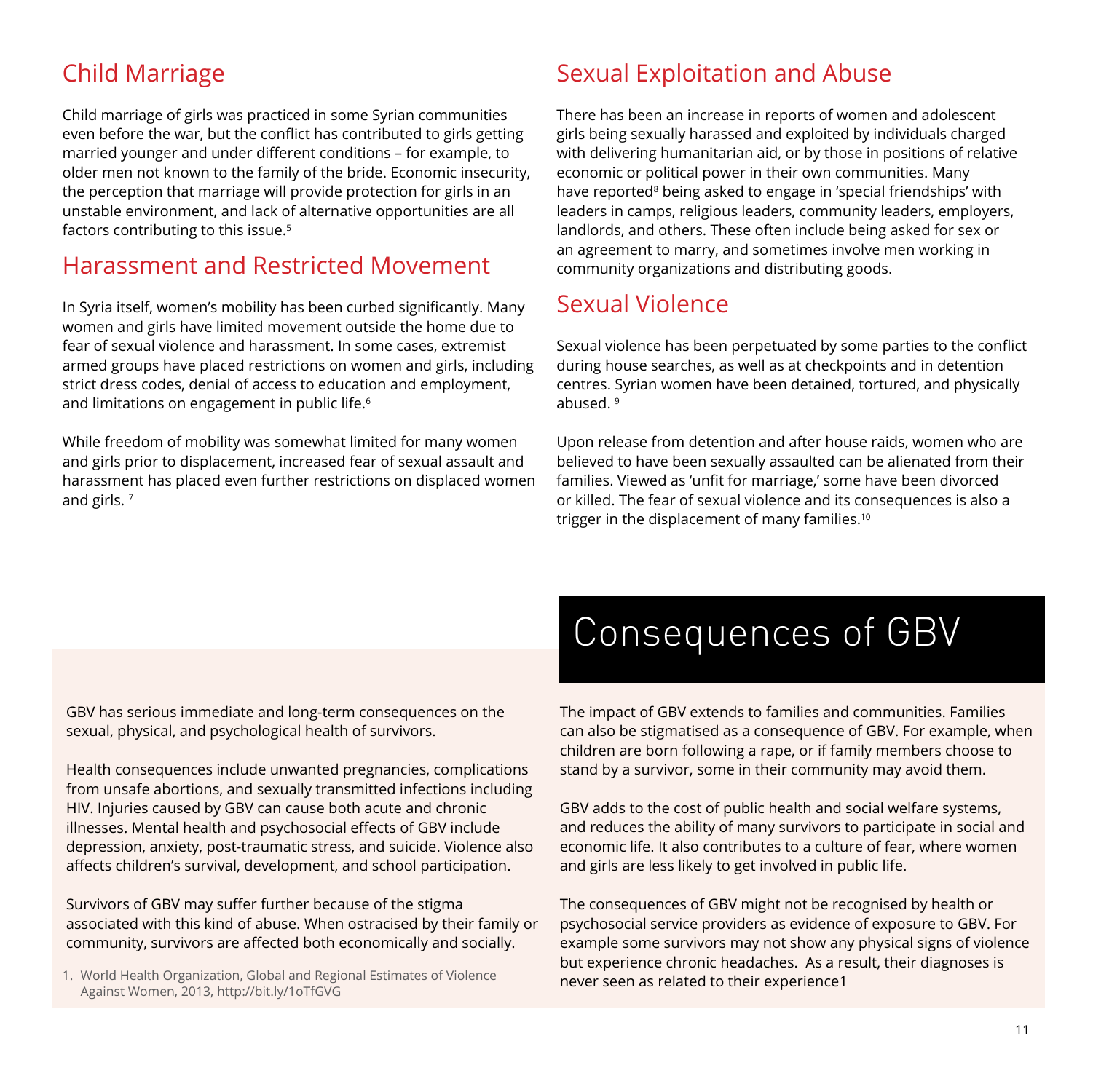## Ethical Principles

Even for the most experienced and senior journalist, filing a story GBV is likely to be one of the most challenging assignments. This is particularly true when attempting to adopt a survivor-centered approach i.e., putting the best interests of GBV survivors first, and adopting a 'do no harm' strategy.

However, the ethical principles which underpin journalistic best practice should also guide the way in which gender-based violence is covered.

#### Accuracy

Getting your facts right should be at the core of all journalism, and this is true of covering GBV as well. Whilst your interviews should be sensitive, you should also ensure that your reporting is factually correct. You should be specific when mentioning crimes, and not attempt to report on criminal proceedings unless you understand the legal processes involved. Some reporters try and use euphemistic language (e.g., 'had his way with her') rather than accurate language (e.g., 'he raped her'). This leads to misleading reports.

#### Fairness

You should always be fair with people you interview, and when speaking to people who have experienced GBV, you have an extra duty of care to protect potentially vulnerable sources.

In this context, the concept of 'informed consent' is particularly important: this means that the person you interview should be made fully aware of the consequences of appearing in the media. Many GBV survivors who have spoken 'on the record' have later faced a range of problems resulting from being identified, including attacks and community rejection. For your interview to be fair, you need to inform your interviewee of these potential risks.

#### Impartiality

It is not the job of a responsible reporter to judge or discriminate. It is particularly important to ensure that you do not mention details that can be interpreted as implying blame towards the GBV survivor. If you mention the clothes worn at the time of an attack, for example, or other aspects of a survivor/victim's appearance, this can be seen to imply judgment of them. This can be particularly true of features: some journalists may attempt to add detail and 'colour,' which can unintentionally focus the onus of blame away from the perpetrator.

#### Duty to Inform

When reporting on GBV, it is important to distinguish between what is 'in the public interest' and what is 'of interest to the public.' Some GBV stories feature high-profile figures and contain lots of personal detail: this tends to treat the subject in a sensationalist way, with no useful information given for GBV survivors.

#### Respecting Privacy

Principled, ethical journalism means respecting the privacy of both GBV survivors and bereaved families. You should also be wary of 'jigsaw identification' when granting anonymity. This happens where audiences piece together details - such as location, age, clothing, or family members - even though you don't name a survivor, or show t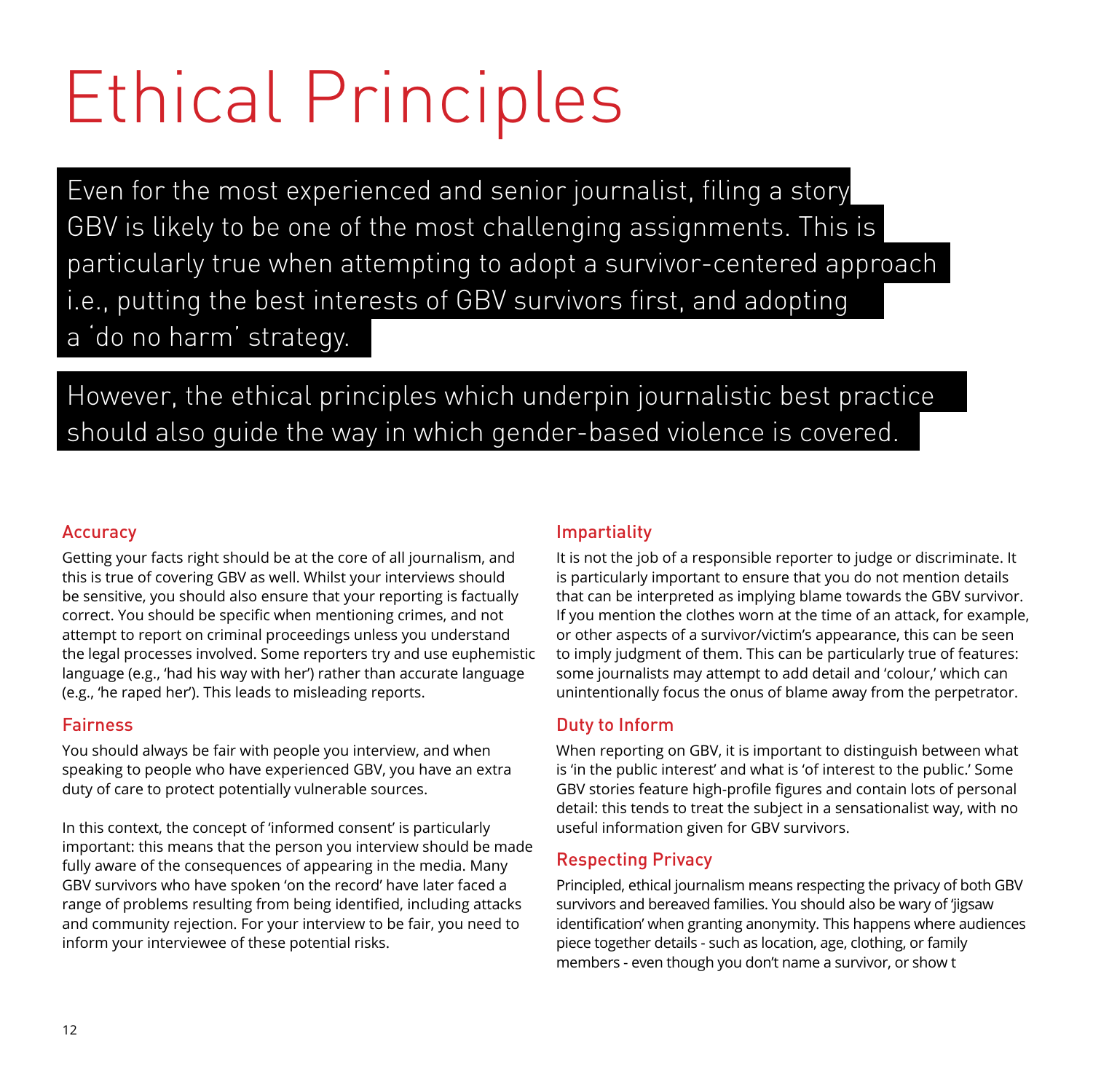#### Sources

You should always protect your sources. For reporters unfamiliar to the region, it is particularly important to gain relevant local knowledge as to how to ensure this, usually through local organisations and agencies. You should also ensure that you extend this protection to your fixers, translators, drivers, interviewees, and others helping you with your story.

Some communities have been known to shun those who have spoken openly about gender-based violence, and in some cases, so-called 'honour crimes' have been carried out in retribution for speaking out.

#### Payment for Interviews

Many Syrian refugees are poor, so it may seem tempting to pay cash or offer gifts in exchange for interviews. However, payment for this kind of interview is considered poor ethics; not only is this likely to influence the nature of the interview, it can also make it harder for other journalists to get an interview. Offers made in cash or kind can also pressurise survivors into speaking to the media.

It is recommended that journalists contact organisations working on GBV issues in the first instance before attempting to secure an interview.

Officials at local and international NGOs may be able to talk more freely about GBV, and are likely to have a useful overview of the topic. Rather than paying an interviewee directly, reporters may feel that a discreet donation to an organization working with GBV survivors is appropriate.

#### Do No Harm

As a general rule, journalists should be guided by harm limitation principles; this includes showing sensitivity to people who have experienced grief or trauma, and a respect for their privacy; an awareness that subjects and interviewees may be inexperienced in dealing with the media; an understanding that there is a balance between the public's right to information, and a criminal suspect's right to a fair trial.



#### A Survivor-centered Approach

A survivor-centered approach seeks to empower survivors by putting them at the centre of the healing process. It recognises that each person is unique, reacts differently to GBV, has different strengths, resources and coping mechanisms, has the right to decide who should know about what has happened to them, and what should happen next.

GBV is a manifestation of power inequality: if people around survivors in a position of power (such as reporters and service providers) impose their perspective, they can unintentionally create another experience where the survivors feel further disempowerment.

Dealing with GBV survivors in a survivor-centered manner involves prioritizing their best interest, and applying the guiding principles of safety, confidentiality, respect, and non-discrimination.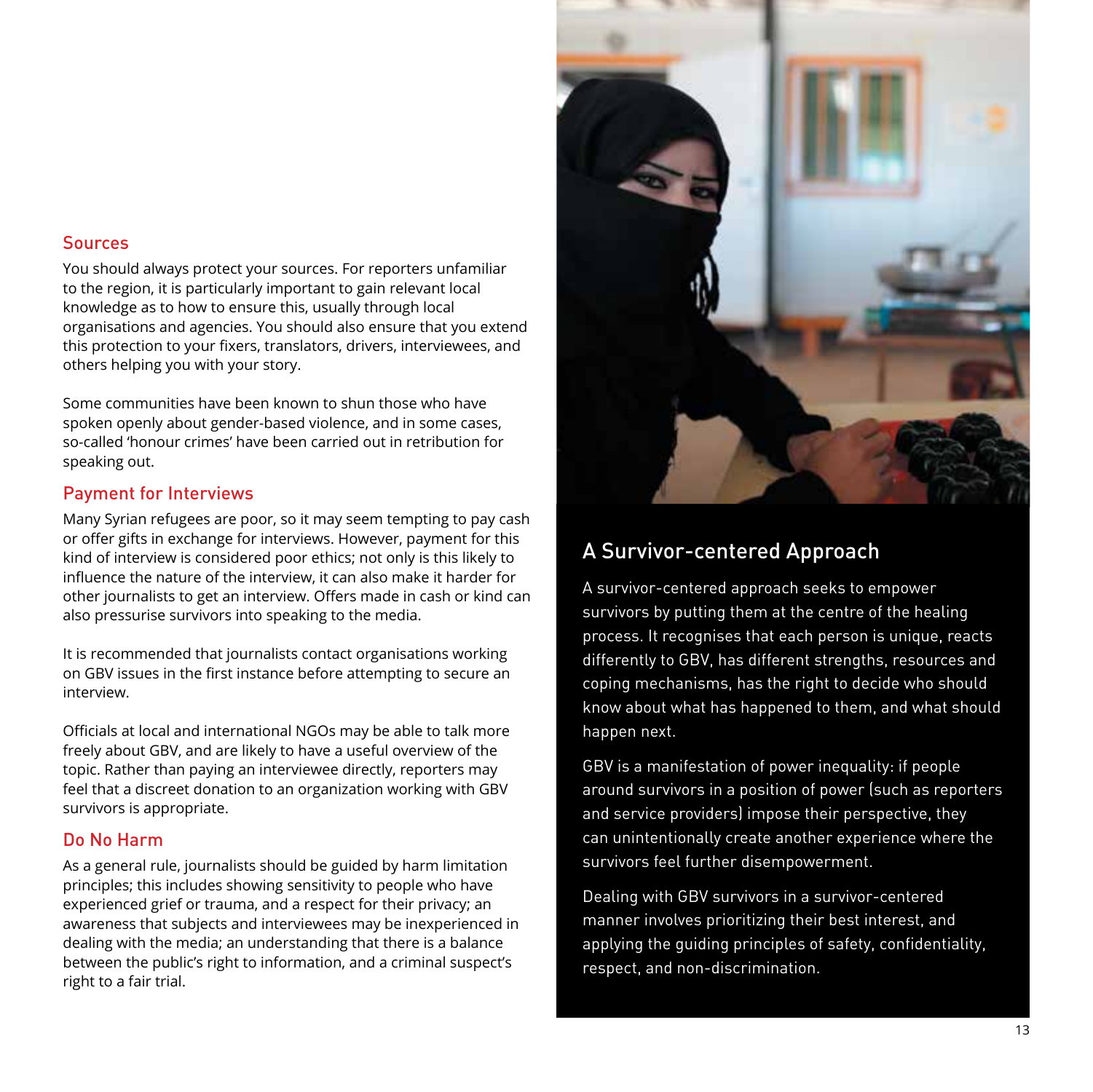## Story Ideas

Responsible reporters will seek to avoid stereotyping, sensationalism, and cliché when covering GBV. They will also be aware that reporting on this topic brings with it, certain constraints. For example, there will even be occasions when it is inappropriate to carry out interviews.

In practice, this means that journalists covering this issue are likely to have to **work hard when generating story ideas and finding angles**, and think creatively about sources in order to produce the kind of news and features items that will be relevant for their audiences.

**Personal experience and observation** is an obvious starting point; and you are likely to hear stories from friends, neighbours, even shopkeepers and taxi drivers. In some countries, a wide range of myths has sprung up around Syrian refugees: rather than ignoring or repeating these, journalists should seek to explore whether these are actually true.

By **addressing community concerns** about refugees, journalists can help counter some of the stereotypes that have come to negatively affect their day-to-day life.

When it comes to **official sources**, the resources section (pages 36- 38) of this handbook is a good place to begin although you should, of course, nurture your own contacts. There are a number of local and international NGOs and UN agencies working with refugee

communities; many are listed in the resources section. Places like the UN High Commissioner for Refugees (UNHCR) data portal can be a useful resource.

The humanitarian response network in Syria is a fairly broad alliance, which includes NGOs, UN agencies, governments, civil servants, community organizations, and leaders. It is, therefore, a good idea to **cultivate a range of sources.**

Naturally, some may have a vested interest in promoting certain aspects of their work, and certain officials may seek to cover up, for example, incidents of GBV for which their teams are either responsible or have failed to prevent. Journalists should naturally hold service providers to account.

Generally, it is good idea to speak with official contacts on a regular basis. Such official contacts may be able to arrange field visits to camps, although it's important to remember that the majority of refugees does not live in them: this, in itself, is an angle that may be of interest to your audience who are used to seeing images of refugees in larger, more 'famous' camps like Zaatari.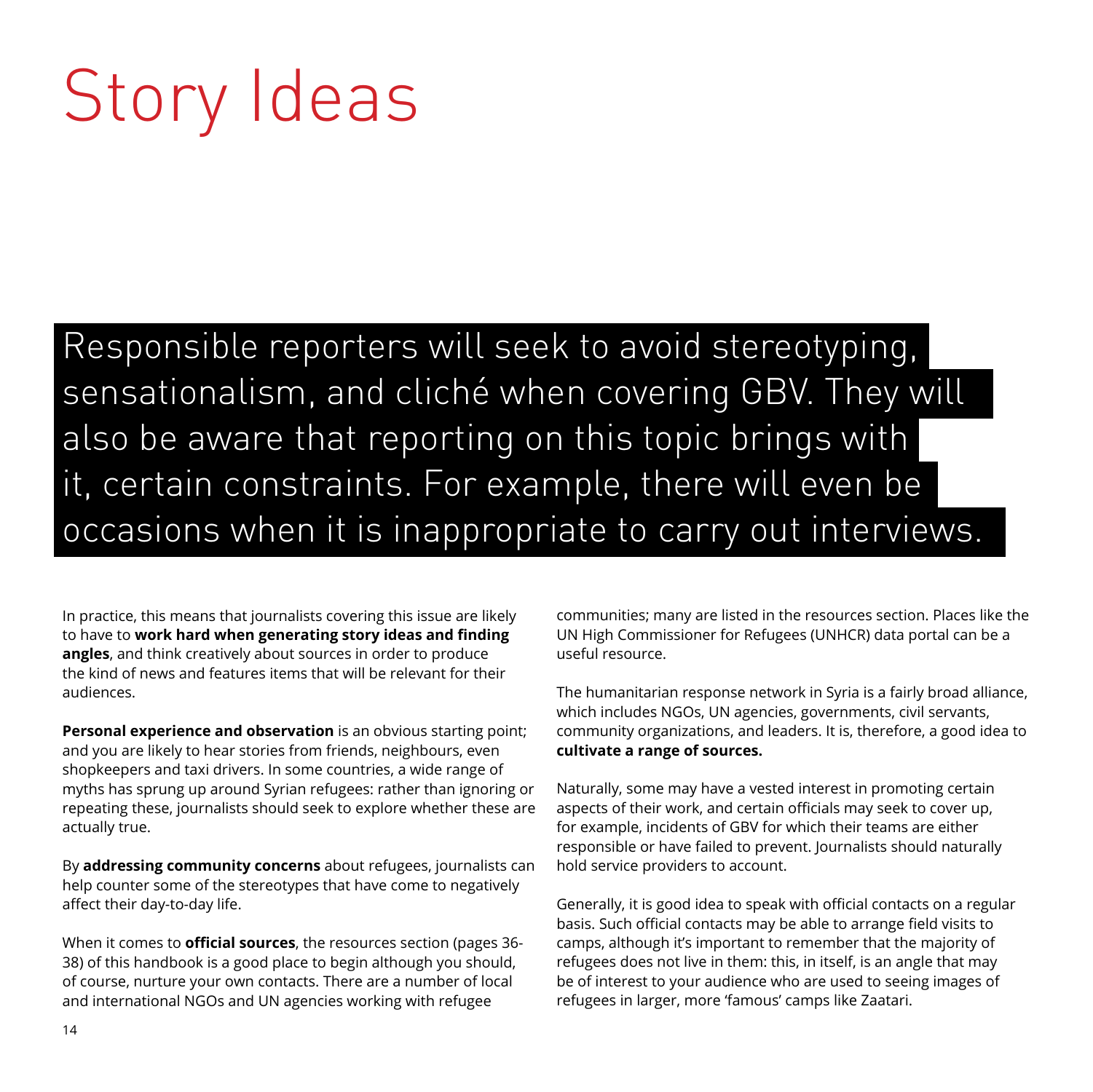You should also **speak to refugees and displaced people** themselves: it is only by giving them a voice that journalists can ensure that their stories are told with compassion and humanity.

This will involve **building up a certain level of trust**: some journalists have reported that many Syrians are reluctant to be interviewed for the fear of being targeted, or because of mistrust of the media.

Whilst you should not rely on it, **desk research has its place**. You can look at what other media organisations are producing on this topic, and keep up to date with the wires and social media. It can be particularly useful to keep across blogs and Facebook pages created by refugees and displaced people themselves.

Many organisations produce useful reports, surveys, and campaigns that can be a useful source of data and story ideas: many also have mailing lists.

There are also a number of 'participatory' programmes involving refugees themselves; these include photography, theatre, and video projects. While also providing an interesting angle, you may be able to source images and footage this way.

**Follow-up features and 'diary stories'** allow for in-depth analysis of GBV issues. So you could write a feature on the anniversary of the start of conflict, or make a package in advance of a planned event, such as the '16 Days of Activism Against Gender Violence' campaign, which starts each November, or International Woman's Day in March.

Inevitably, these will be features rather than 'hard news' items. Such planned items give journalists the advantage of extra time in which to carry out research or record additional interviews. Some editors welcome such pre-prepared 'behind-the-news' material on their running orders and pages, and in some cases, these can be used later in a bigger news story on the intended day of publication or broadcast.

When thinking about ideas for GBV features, **think about 'news pegs**,' i.e., items already on the news agenda you can 'peg' your story to. This will help when you are pitching your story or convincing your editor to include the item.

**Think about new themes**, and not merely those that have already been covered extensively; early pregnancy and marriage, for example, have frequently appeared in many media outlets, particularly in the West. In some host countries, there has been a greater focus on sex work and trafficking, which has led to an

assumption amongst some men that all Syrian women are sexually available, and to increased levels of harassment.

However, there are other GBV topics which have somewhat been overlooked by sections of the media. These include things like domestic violence, privacy issues faced by refugees living in cramped conditions, access to services, the role of men in combating violence, unemployment, and poverty and its impact on GBV.

As well as alternative subjects, **media coverage of GBV can be improved by exploring the issue from different angles**. Journalists can explore the issue from a survivor perspective or by



Syrian refugees are often reluctant to speak to journalists. They were more open when the conflict began, they were trying to rise their voices. But now, many are disappointed and think that media using them. They've become more defensive.

> **Maurice Aaek,**  *Syrian journalist based in Beirut*

examining its impact on families, whilst approaching the topic from a legal or health perspective is likely to lead to a more informational piece.

And finally, sometimes unusual or quirky stories can put a **human face to the Syrian refugee crisis**. These may not be directly about GBV, but more about the representation of Syrian girls and women. For example, there is a Syrian girls football team at Zaatari camp: you could use a big international football game as a 'news peg' to tell this story, which can help show the world that refugees are ordinary people getting on with their lives.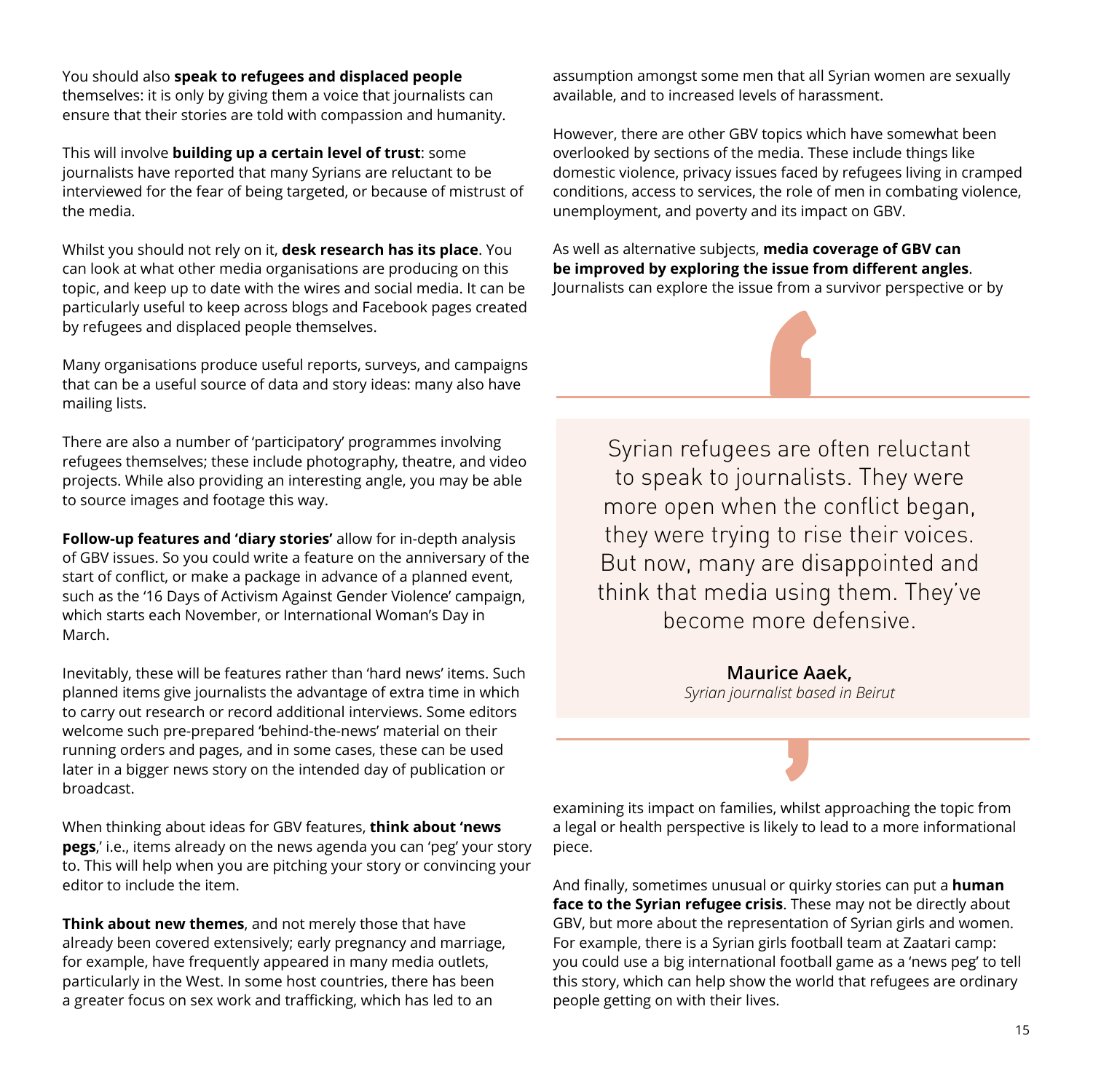# Interviews

'Who can I speak to about this?' is likely to be your natural instinct when covering any topic as a journalist.

Interviews are at the heart of journalism; you will only understand the issue of GBV if you speak to people who have knowledge or experience of it. This clearly raises some serious ethical issues. When is it appropriate to interview a GBV survivor? How detailed should your questions be? If your interviewee becomes upset, should you stop the interview?

The interview process should **begin with research**: speak to people who work at the relevant services (see pages 30-31) to get an idea of nature of GBV in the area. This will give you some guidance as to whether it is appropriate to interview a **GBV survivor.** 

You should be **fully aware of the potential risks** to the person you

- Find out where survivors can go for help or ask for help
- Protect your sources
- Ensure that consent for interviews is 'informed'
- Fully inform the survivor on how the interview will be used
- Always offer anonymity to your interviewee

are interviewing: will they become victims of revenge attacks for speaking out publicly? Will their community shun them for doing so? Will the interview be traumatic for the survivor?

Your interviewee may not fully appreciate these risks. Consequently, if you go ahead with the interview, **you must obtain 'informed consent,**' i.e., consent with full knowledge of the consequences of the interview, or the survivor's name being publicly identified.

You should **involve your interviewee in decisions** about the interview, and be aware that in an interaction with a journalist or NGO media team member, there may be a power differential between a reporter and a GBV survivor: **they may feel that they should consent to speaking,** even if this is not something they feel comfortable with.

**You should always seek permission to take photographs**, video, or voice recordings and explain how you will be using these.

This does not suggest that you should never interview GBV survivors: many have given powerful testimonies that have brought the issue to public attention.

It is only when the issue of GBV is in the public eye that adequate resources will be allocated towards services to help survivors, and campaigns aimed at its prevention.

However, you may be able to produce an equally effective story by speaking to local organisations working with GBV survivors, or UN agencies. It is good practice to find out about the local medical, legal, and psychosocial support services available for GBV survivors, and to share this information - both with your audience as well as with the people you contact for an interview.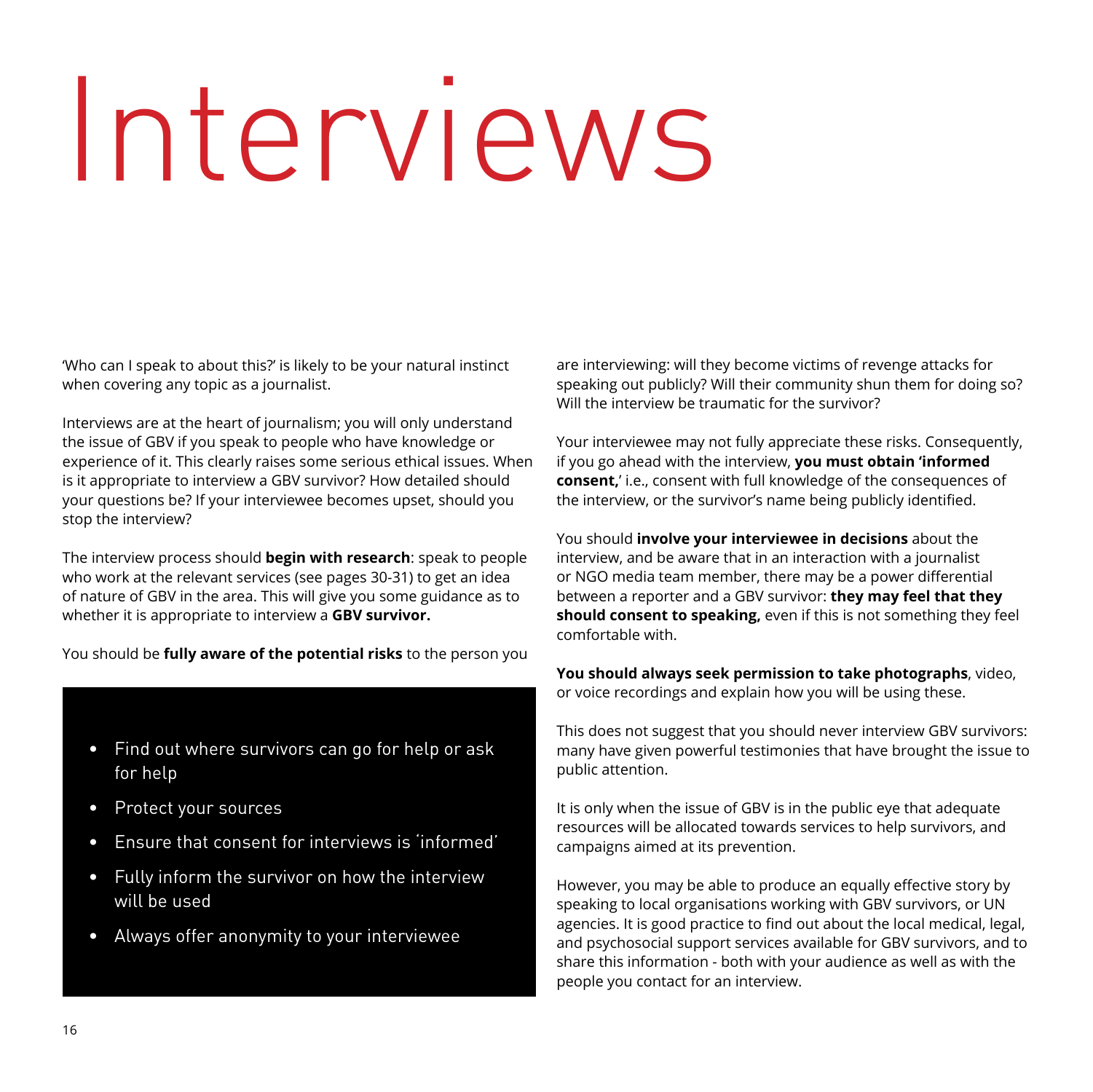#### Informed Consent

In the context of interviewing a GBV survivor, 'informed consent' occurs when someone, without coercion, fully understands the consequences of their decision to speak, and consents freely. For this to happen, you must avoid putting pressure on a survivor to agree to an interview, as well as explaining what will be kept confidential and the limits of confidentiality, the objective of your interview, and the potential risks and benefits of speaking out.

There is no consent when agreement is obtained through deception or misinterpretation, or if the power dynamic between the interviewer and interviewee means that right to decline or refuse any part of the interview is in any way limited.

Adapted from Gender-Based Violence Area of Responsibility (GBV AoR), Media Guidelines for Reporting On Gender-Based Violence in Humanitarian Contexts, 2013

http://bit.ly/1uNd5te

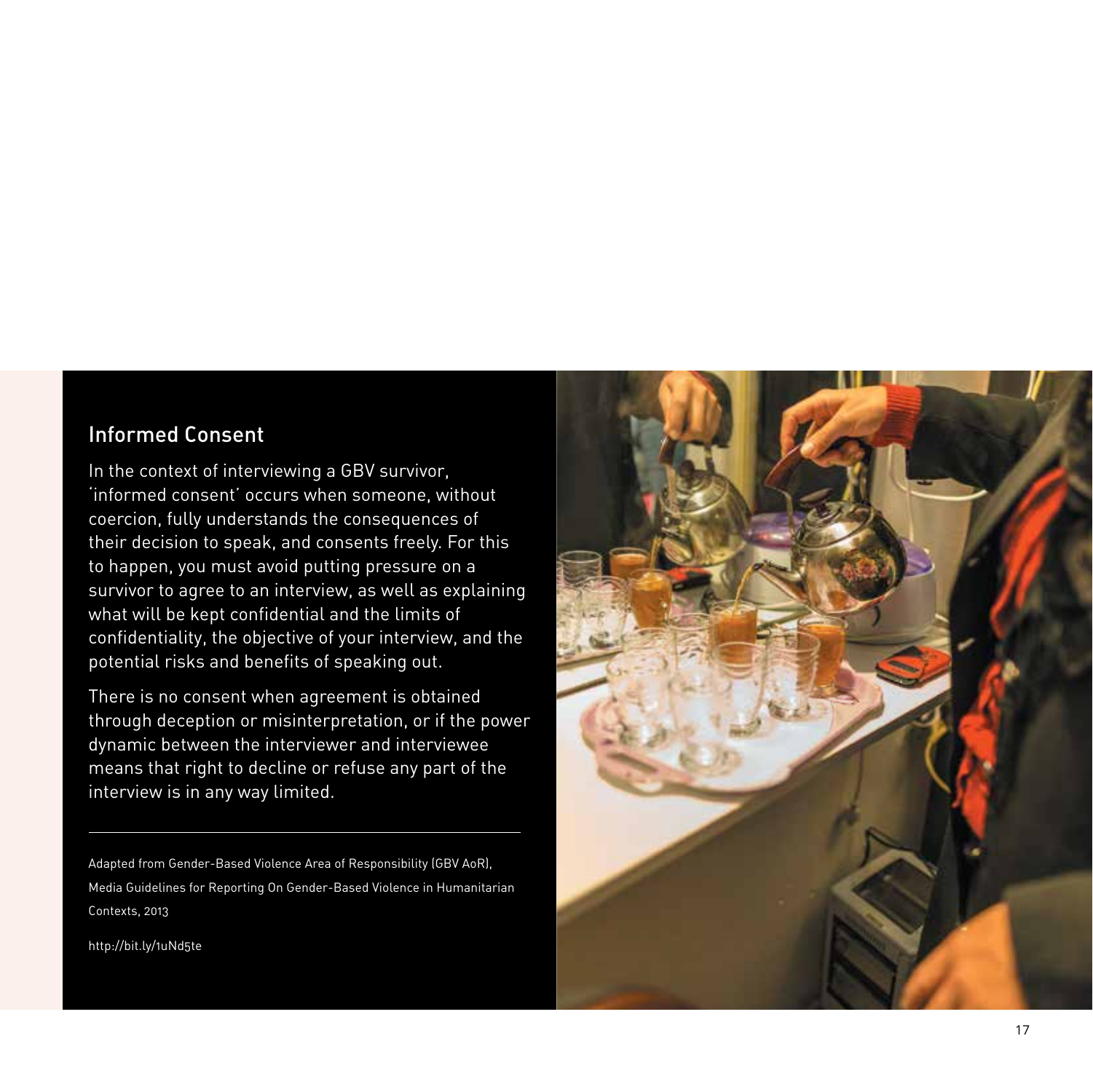## During the Interview

If you go ahead with an interview, **you should discuss with the GBV survivor, where it should be conducted** and **who will be present** during the interview: for example, they may wish to have a friend, family member, or a social worker present. Since many Syrian refugees live in cramped housing, this may require some **forward planning.**

**A female reporter and interpreter** should preferably carry out interviews of female GBV survivors; it is important that **everyone understands and agrees on the sensitive and confidential nature** of the process. This includes interpreters, fixers, security teams, and any production crew accompanying you.

**Beware of the effects of questioning** that can reactivate the pain and grief associated with a survivor's exposure to GBV: they have been through traumatising experiences, so you need to be mindful not to intentionally cause additional trauma with your questions.

Your interviewee has the right to decline answering any question you ask, and **may choose to end the interview early.** 

There can be a high level of mistrust amongst GBV survivors. You will need to explain why you are carrying out the interview, and to **treat your interviewee with respect**. Explaining when and where an interview will appear is part of this process.

**Be specific and accurate in your language**, and avoid euphemistic expressions whilst remaining respectful in your manner. Ask open rather than closed questions. And remember to **allow plenty of time for this type of interview**. It would clearly be disrespectful to 'rush' GBV interviewees. As such, you will need to plan your time effectively, taking into account **travel time, which in some areas can be unpredictable** owing to security reasons.

**Payment for this type of interview, whether in cash or gifts of any kind, is considered poor ethics**; not only is it likely to make it harder for other journalists to cover the story, it will cloud the content of the interview. It could also put potentially vulnerable GBV survivors in a position of reliving traumatic events in exchange for money.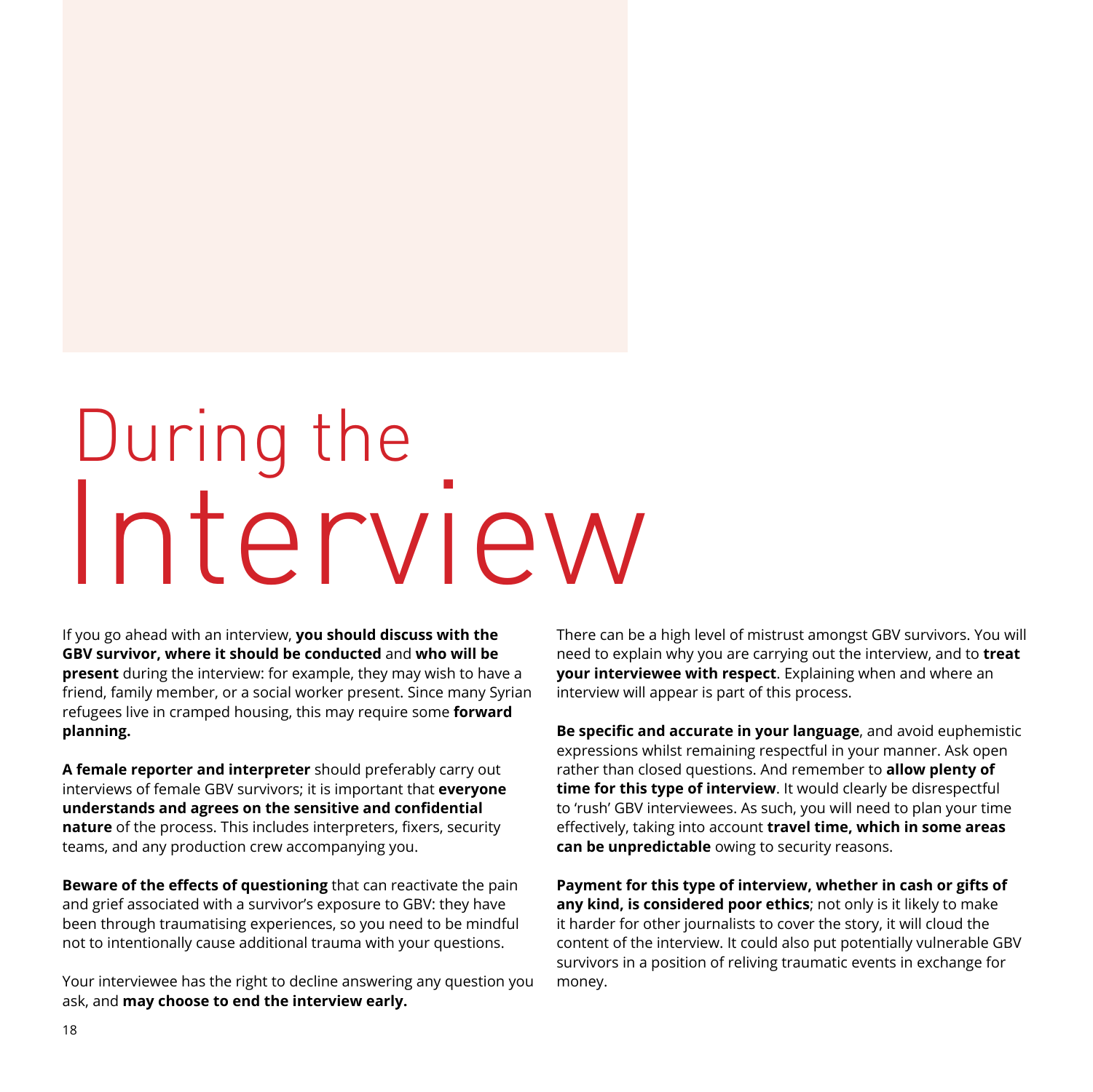

Everybody reacts differently to violence and trauma. It is important to remember this when interviewing survivors, because no two reactions will be the same. If you are looking for the 'classic victim' response, you will find that it does not exist, and you might miss out on the importance of a story because your interviewee does not conform to your idea of which emotions are 'appropriate' to the situation.

GBV survivors experience psyvhological symptoms in very different ways. Some (though not all) survivors have described the experiencing the following

These may include:

- Rage
- Emotions: despair / anger
- 'Freezing' while being attacked
- Memory lapses
- Self-disgust and self-harm
- Resignation
- Panic attacks
- Depression
- Dissociation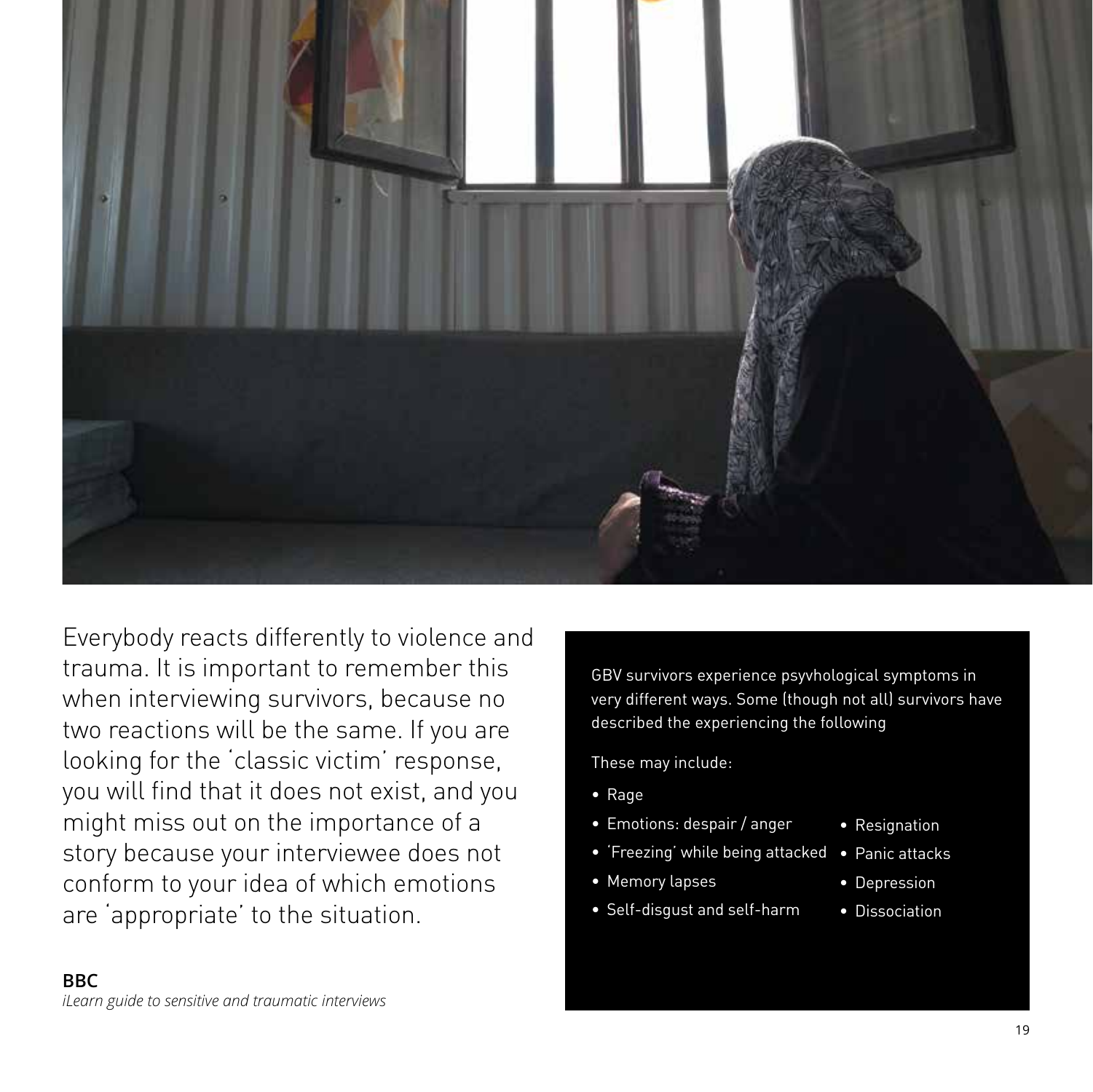### Covering GBV: Rana Husseini Interview

**Rana Husseini is an award-winning Jordanian journalist, author, and human rights activist who has been influential in bringing so-called 'honour crimes' against women to public attention, as well as securing changes to the law in Jordan to bring stronger penalties for this kind of crime. She works at the Jordan Times.**

**Where do story ideas come from?** It varies; from sources, reading newspapers, sometimes from people telling you stories. I expand on them.

I work on the issue of so-called 'honour crimes' and violence against women.

**I talk to people**; they include families, neighbours, forensic experts, psychologists, former judges, lawyers, and social workers, depending on the kind of story.

In addition to reporting on murders against women, I do features on women who are running hotlines, or interview women to convey their story. Unfortunately, there is always something going on.

**In the beginning, I faced challenges, you have to build credibility for people to get to know and trust you**. It is not easy. In our community, people are not always open to journalists; there is always fear that they may not convey the right message, or convey their own point of view.

After some time, sources started trusting me because of the credibility of my reporting, and some people even started helping me.

We talk about issues we never dreamed of discussing. We have started covering issues related to gender violence and other social issues: rape, molestation, incest, abortion, prostitution, violence against women, and so-called 'honour crimes.'

It is right to approach people and ask if they can be interviewed. But in the case of so-called 'honour crimes,' when people kill, the concern is to stop other people from talking and to halt rumours. They don't

want people to know about the story; as such, the last thing they want is for a reporter to come and talk to them about it.

Sometimes, they put pressure on authorities and it makes the investigation secretive. For certain murders, they say 'coverage is banned, and anyone who writes will be subjected to prosecution.'

**To what extent can journalists change things?** Journalists can change things. They can shape public opinion.

The amount of coverage about so-called 'honour crimes' in the local media has increased.

The public debate and exchange in the press made it an issue; people's ideas about these murders are changing. More people are rejecting these murders and the minimum sentence that used to be given to killers.

**My advice is to continually report about GBV**. It's a problem worldwide, not something that's going to end anytime soon. Now they are talking about gender violence affecting one in three women; the number is increasing. There's a lot of awareness.

**People have to be very objective, but they also need to project this as a 'human' issue. Talk to several people and use a range of resources, use statistics**. Be careful. Sometimes people have an agenda so always check with more than one source, depending on what you are covering.

**It's a continuous battle.** I don't like to talk about myself but it is something I've been doing for 20 years, and it's not going to end.

**Don't focus on any religion, culture or class. Don't demonize.** This won't get you anywhere. It's not about Sunni, Shiite, Iraqi, Yazidi, Just talk about the problem.

Our duty as a journalist is to raise awareness, and to empower women by telling them there is help. That's what I feel we should focus on.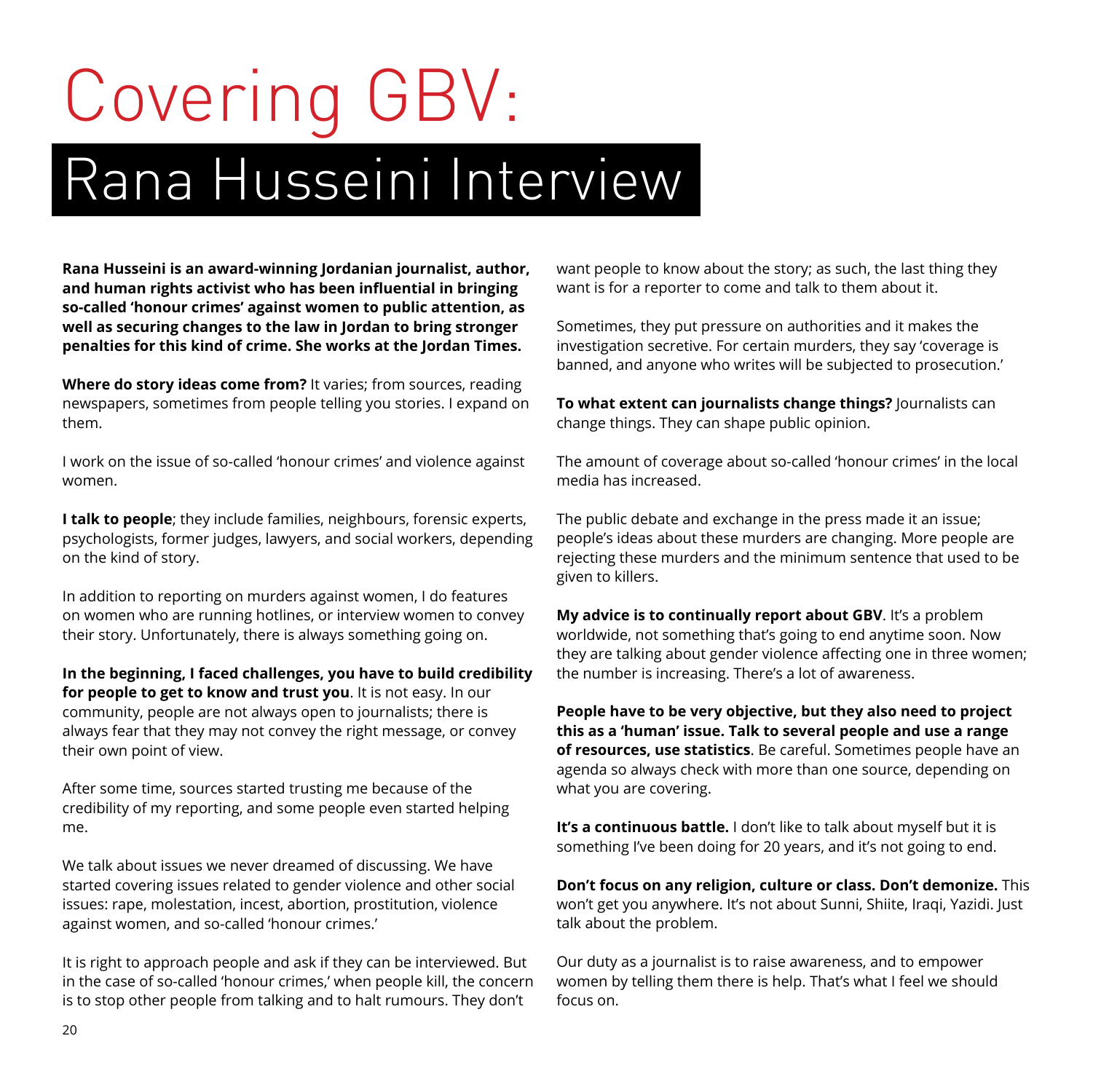## Common Mistakes



#### Focusing on details of GBV victims/survivors

When reports focus on details such as the dress, personal habits, or physical appearance of GBV survivors, the focus tends to shift away from the perpetrator; at worst, this can result in blaming the survivor, which contributes to an atmosphere where it becomes more difficult for women to report GBV crimes or access services, and easier for perpetrators to go unpunished.

#### Inappropriate language

Using vague or euphemistic language (see page 8) leads to inaccurate journalism, which is misleading for your audience. Have a look at the glossary (see page 38) in order to understand the terminology used when describing GBV. Choice of vocabulary is particularly important when covering this topic.

#### Identifying details of GBV survivors

There will be many occasions when you will speak to GBV survivors, and it will be inappropriate to publish or broadcast their name or any other detail that can reveal their identity. Putting interviewees at further risk can have damaging consequences; you should avoid details that could enable 'jigsaw identification' (see page 14).

#### Lack of research

From your initial story idea, through to reporting during criminal proceedings and following up on stories, journalists need to research GBV thoroughly. This means speaking to experts, carrying out desk research, and understanding the medical, legal, and social angles to GBV.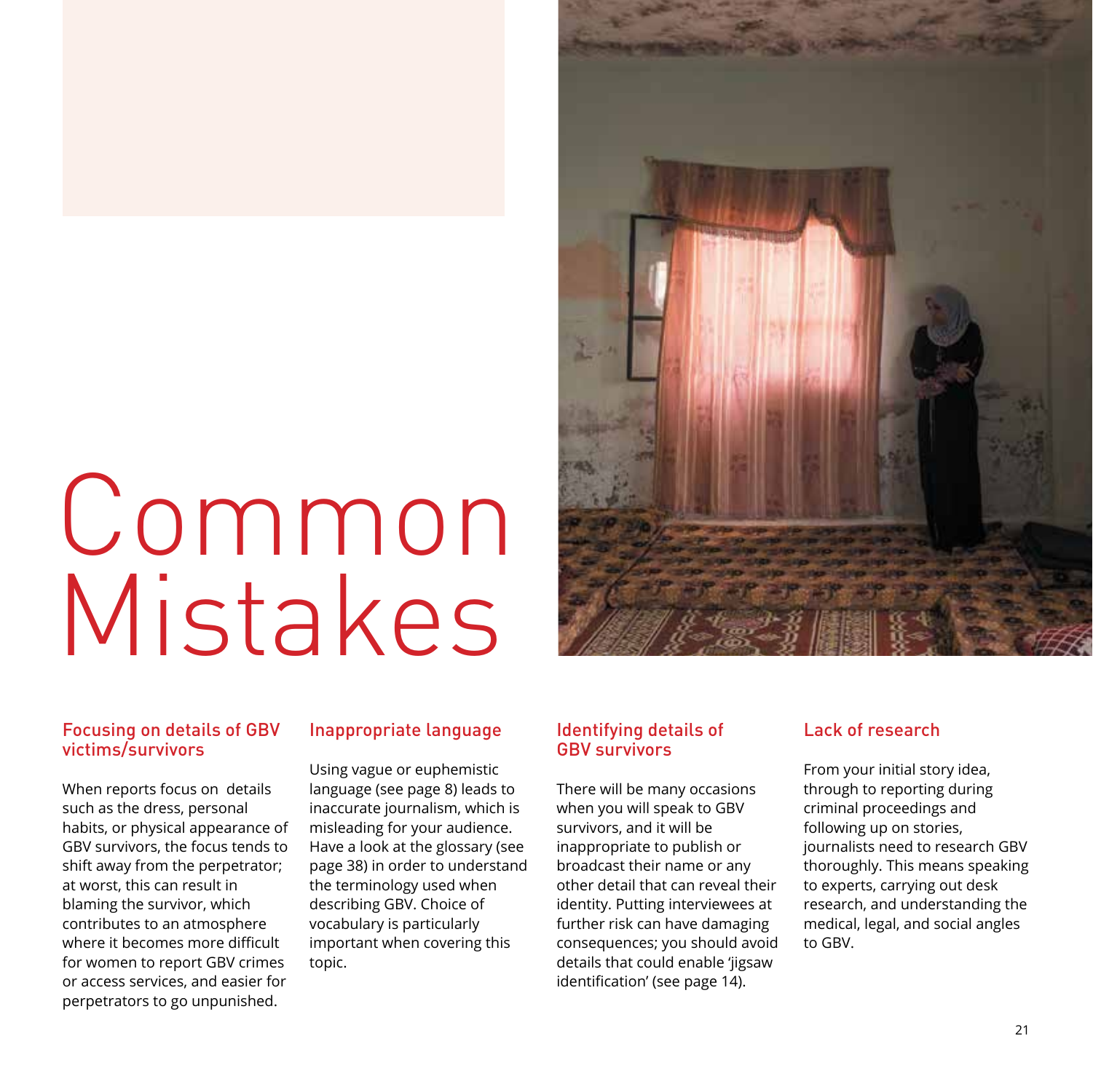## GBV and the Law

Writing about GBV requires a clear understanding of certain aspects of criminal, civil, and traditional law. These vary greatly from country to country - you should carry out your own research on the laws in your area, and where possible, seek further advice from your organization's legal team.

Having lawyers amongst your contacts is also useful – not just for GBV stories. Laws relating to GBV are changing, so you'll need to keep up to date. This, in itself, can be a news story, as with Lebanon's 2014 Law on Protection of Women and Family Members from Domestic Violence. The first convictions relating to a new law provide a follow-up story.

Negative attitudes and practices of police and judicial staff towards GBV survivors prevent many from seeking legal redress. There is often a lack of resources to pursue legal action and challenges in providing corroborating evidence from witnesses for crimes relating to GBV.

There are several areas of controversial legislation in countries affected by the Syrian refugee crisis: for example, a rapist in Iraq, Jordan, Lebanon, and Syria can escape punishment by marrying his victim, and marital rape is not criminalized in Jordan, Lebanon, Egypt, and Syria.

Egypt, Jordan, Turkey, and Syria criminalize non-penetrative sexual contact, sometimes called 'indecent assault.' Jordan, Turkey, and Lebanon have a specific law against domestic violence. Provisions around physical assault exist in the other countries, and whilst they do not refer specifically to issues around GBV, they can sometimes be used to prosecute cases of domestic violence.

However, in Syria, Egypt, Lebanon, and Jordan, the penalties for physical violence are determined in accordance with the number of days of hospitalisation faced by the victim. In Jordan, for example, if the victim requires less than 10 days of hospitalization, the judge has the authority to dismiss the case at his own discretion as a 'minor offence.' Mandatory prosecution is only required when the survivor is hospitalised for more than 20 days.

Jordan, Egypt, Syria, and Iraq have legislative provisions providing reduced sentences for a man who kills his wife if she is caught in the act of adultery, or who kills a female relative for 'illicit' sexual conduct – so-called 'honour crimes.' However, in recent years, both Syria and Jordan have increased the required sentence around so-called 'honour crimes.' In Egypt and Iraqi Kurdistan, where female genital mutilation (FGM) is still common, laws have recently been passed to criminalise the practice.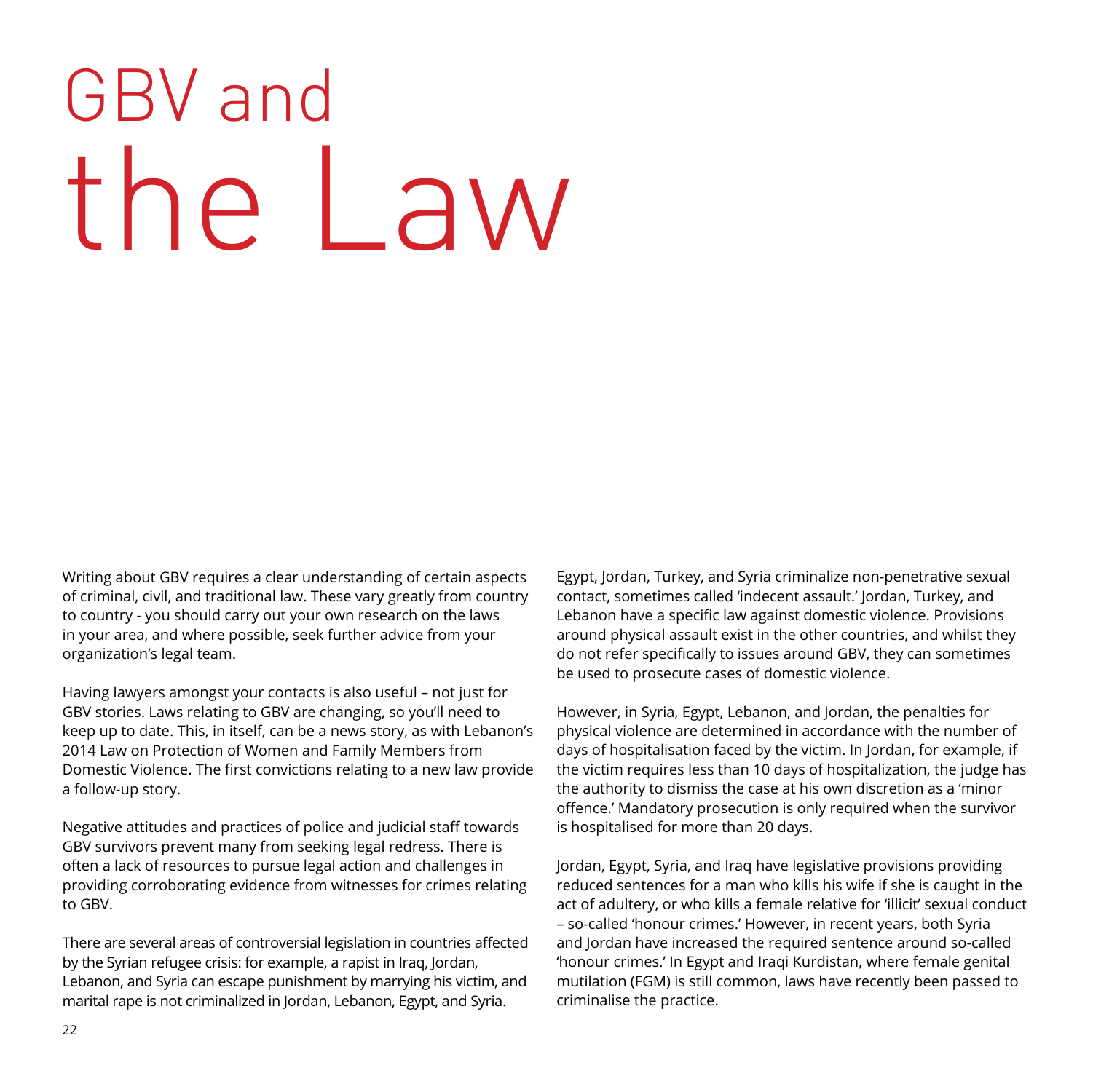

| <b>Country</b> | Minimum Age of Marriage      |      | Minimum Age of Marriage With Court approval |      |  |  |
|----------------|------------------------------|------|---------------------------------------------|------|--|--|
|                | Female                       | Male | Female                                      | Male |  |  |
| Syria          |                              | 18   |                                             |      |  |  |
| Jordan         | 18                           | 18   |                                             | 15   |  |  |
| Iraq           | 18                           | 18   |                                             | 15   |  |  |
| Turkey         | 18                           | 18   | 16                                          | 16   |  |  |
| Lebanon        | Varies according to religion |      |                                             |      |  |  |

In Jordan, Iraq, Egypt, and Turkey, the legal age for marriage is 18 years for both girls and boys, as indicated in Table 1, but courts can allow boys and girls to be married earlier: as early as 13 years for girls in Syria. In Lebanon, there is no standard minimum age of marriage as this depends on the individual's religion.

There are other elements of a particular country's legal system that are important to consider when writing about GBV, and these relate more broadly to the status of women and girls.

Adequate knowledge about laws gives a good indication of the challenges that might further discourage women from seeking justice

when subjected to violence. For example, in Sharia courts in Jordan and Syria, and in family courts in Egypt, the testimony of two women is equal to that of one man.

#### For more information on GBV related-legislation

http://www.arabwomenorg.org/; UNICEF, MENA Gender Equality Profile, 2011,http://uni.cf/1vrYfg2

The Due Diligence Project, Due Diligence and State Responsibility to Eliminate Violence Against Women, Middle East and North Africa, 2014, http://bit. ly/1zo1HZ9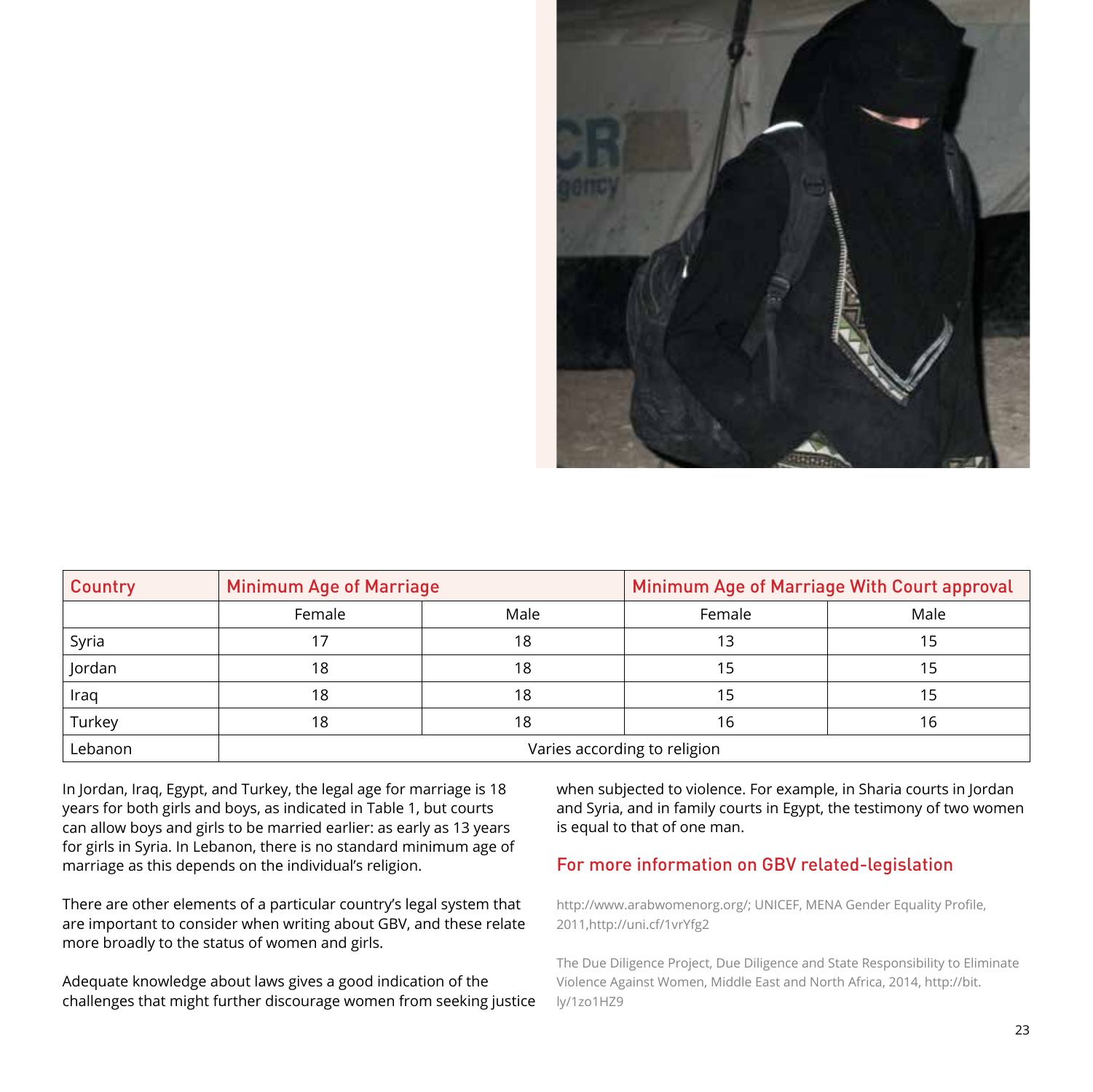### Human Rights and GBV

GBV is a human rights issue. It violates the right to life, security of the person, health and equal protection under the law; it includes actions that contravene both norms of international human rights law and international criminal laws themselves.

Syria, Jordan, Lebanon, Iraq, Egypt and Turkey, like most countries of the world, are signatories to the Universal Declaration on Human Rights (UDHR). As such, these states 'assume obligations and duties under international law to respect, to protect, and to fulfill human rights'. 1

Since 2000, the UN Security Council has taken up women, peace, and security as a specific thematic agenda item. This emerged out of its broader agenda on the protection of civilians and children, and armed conflict following years of conflict in Sierra Leone, Somalia, Rwanda, and the former Yugoslavia, where evidence pointed to attacks specifically targeting women, including reports of systematic sexual violence.

Three resolutions<sup>2</sup> address women, peace, and security broadly (women's specific experience of conflict and their contribution to conflict prevention, peacekeeping, conflict resolution, and peace building); others<sup>3</sup> reinforce women's participation, but focus specifically on conflict-related sexual violence.<sup>4</sup>

In the past two decades, rape and other forms of sexual violence committed against civilians have been recognized as war crimes, crimes against humanity, and genocide.

 This came about through the work of the ad hoc international criminal tribunals for Rwanda and former Yugoslavia, as well as the Special Court for Sierra Leone and the International Criminal Court. For journalists and programme-makers, covering human rights can seem daunting. However, you are not expected to follow the workings of every UN subcommittee, and the principles of human rights are fairly easy to understand; they are useful for any journalist writing about international affairs and in reporting GBV. International news organizations are more likely to commission items from journalists covering the Syria crisis if there is evidence of international human rights being violated.

Whilst the concept of international human rights has its critics, as does the United Nations itself, the majority of its principles, such as the right to life and liberty, are fairly easy to understand and not controversial to the majority of people.

Journalists have given evidence in bringing perpetrators of war crimes to justice; as 'special witnesses,' they have provided testimonies at a range of international tribunals where war criminals have been tried. Perpetrators of GBV crimes can fall into this category: the testimony of journalists, and therefore the accuracy of their reports, is likely to be of increasing importance in bringing them to justice.

<sup>1.</sup> UN, http://bit.ly/1zptEyF

<sup>2.</sup> United Nations Security Council Resolutions 1325, 1889 and 2212

<sup>3.</sup> United Nations Security Council Resolutions 1820, 1888, 1960 and 2106

<sup>4.</sup> GBV AoR, DRAFT - Guidelines for Integrating Gender-Based Violence Interventions in Humanitarian Action, 2014.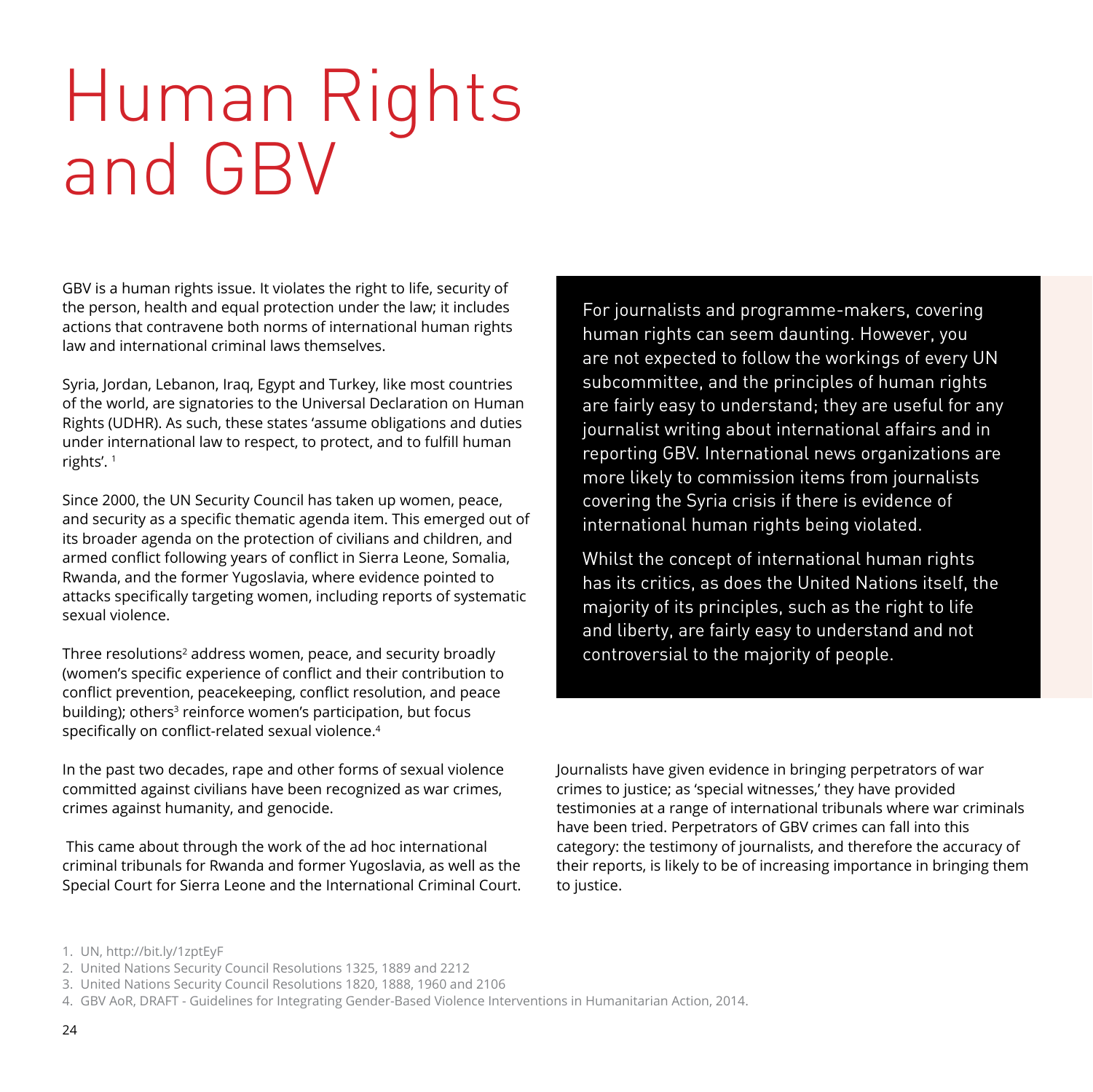

The Universal Declaration on Human Rights is the most translated document in the world, having been translated into more than 400 languages and dialects.

"All human beings are born free and equal in dignity and rights. They are endowed with reason and conscience and should act towards one another in a spirit of brotherhood.

Everyone has the right to life, liberty and security of person.

No one shall be subjected to torture or to cruel, inhuman or degrading treatment or punishment.

Everyone has the right to recognition everywhere as a person before the law.

No one shall be held in slavery or servitude; slavery and the slave trade shall be prohibited in all their forms."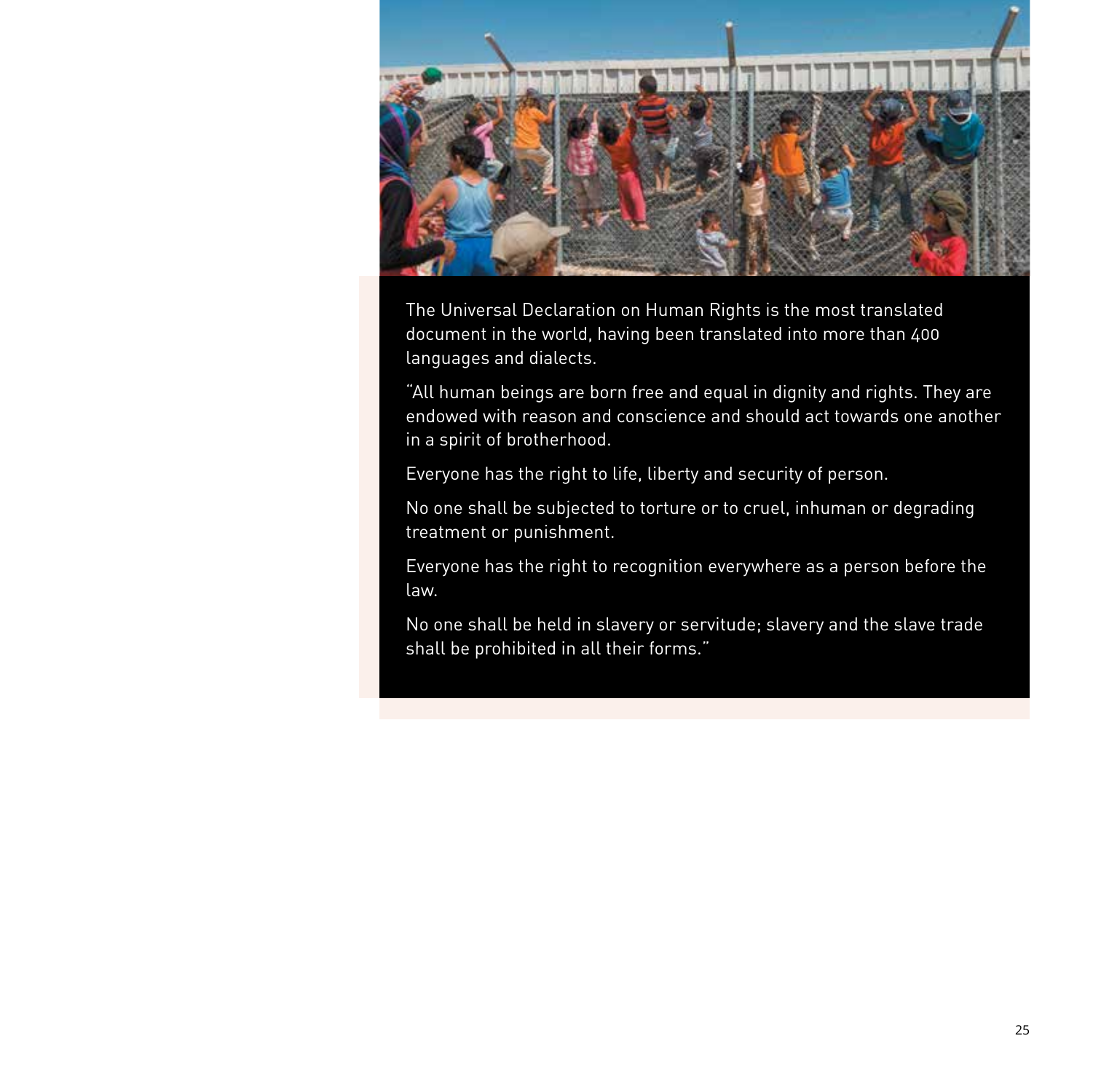### GBV Programming: Prevention and Response

Under normal circumstances, the primary responsibility of ensuring that people are protected from violence lies with the state. However, in a humanitarian crisis, UN agencies as well as national and international NGOs become central to this role.

Addressing GBV involves attempting to prevent violence by addressing its causes, and responding to the consequences of violence in order to meet the needs of survivors.1

For GBV prevention and response to be effective, all those involved should be aware of the risks of GBV, and collaborate and coordinate accordingly.

Identifying ways to safely deliver services and aid is a responsibility of all humanitarian actors. From organizations working in the water and sanitation sector, to health, to food security, everyone has a role in mitigating the risks of GBV and its consequences. For example, well-designed latrines in a camp, which include locks, lights, and an appropriate distance between female and male facilities, can all help prevent GBV.

Organizations and institutions also collaborate with communities to promote behavioural and social changes around power, gender, and GBV.

A smaller group of institutions, such as health centres and organizations providing psychosocial support and legal aid, provide life-saving response services to GBV survivors.

1. For more information on GBV programming, please see UNFPA, Managing Gender-Based Violence Programmes in Emergencies, 2008, http://bit.ly/1vlV6sZ Case managers, often social workers, describe the services available for survivors, and discuss with them, the pros and cons of accessing each service. In this way, survivors can take an informed decision about what to do in the aftermath of a GBV incident. Case managers also help survivors by accompanying them as they access medical and legal help, and by making official referrals to further services.

Survivors should be able to access health, psychosocial, security, and legal services. Survivor-centered service delivery organizations often offer case management services, which support survivors to learn about their choices, take decisions on the way forward, and access the needed services.

Healthcare interventions help prevent unwanted pregnancies and sexually transmitted infections including HIV, and provide treatment for injuries. Psychosocial support provides GBV survivors with counseling, and facilitates the healing process. Since the safety of survivors is paramount, security services including access to safe houses is essential. Survivors may need support to pursue legal action against perpetrators; in case of domestic violence, they are likely to need advice and action around divorce and custody of children.

In Syria, Lebanon, Iraq, and Jordan, service providers offer 'Safe Spaces,' where women and girls can develop their skills and socialise, and if necessary access specialised response to GBV services. Safe Spaces and the activities offered through them, help organisations to create ties with the community.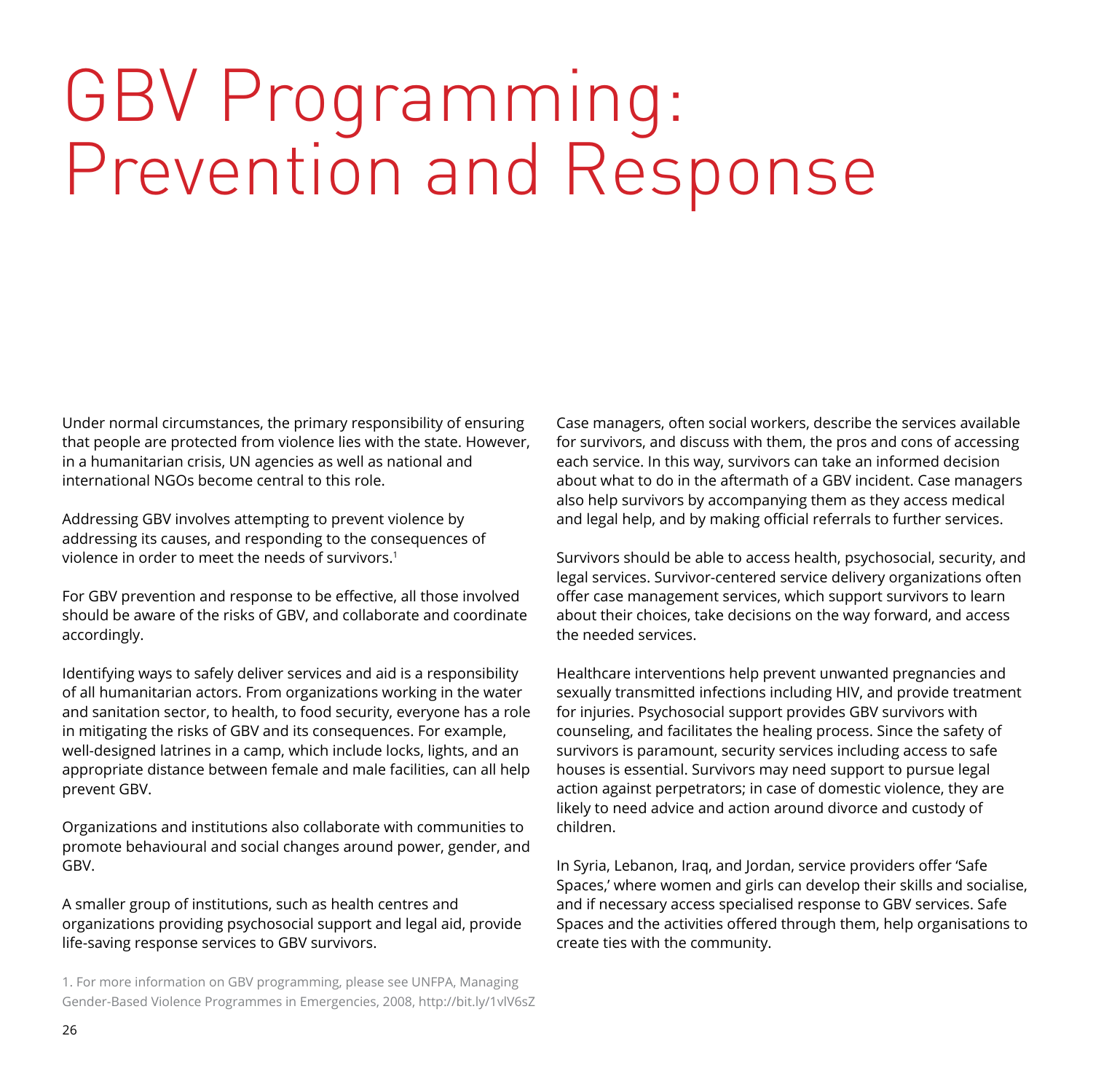

#### UNFPA's GBV Interventions in the Syrian Crisis

UNFPA works to ensure quality life-saving services are available to GBV survivors in Syria, Jordan, Lebanon, Iraq, Turkey, and Egypt. UNFPA works with partners, civil society, and governments to establish strategies to prevent and mitigate the risks of GBV.

UNFPA supports Safe Spaces in the region, where women and girls can access psychosocial activities as well as other GBV response services. It works closely with ministries of health and other health providers to ensure the availability of survivor-centered post-rape treatment.

UNFPA, in collaboration with other agencies, is the lead of the GBV coordination groups in Jordan, Syria, Lebanon, Iraq, providing strategic direction, and technical expertise. For more details about UNFPA's strategy on GBV, please see the UNFPA Regional Strategy on Prevention and Response to Gender-Based Violence in the Arab States (http://bit.ly/1vs3WdT).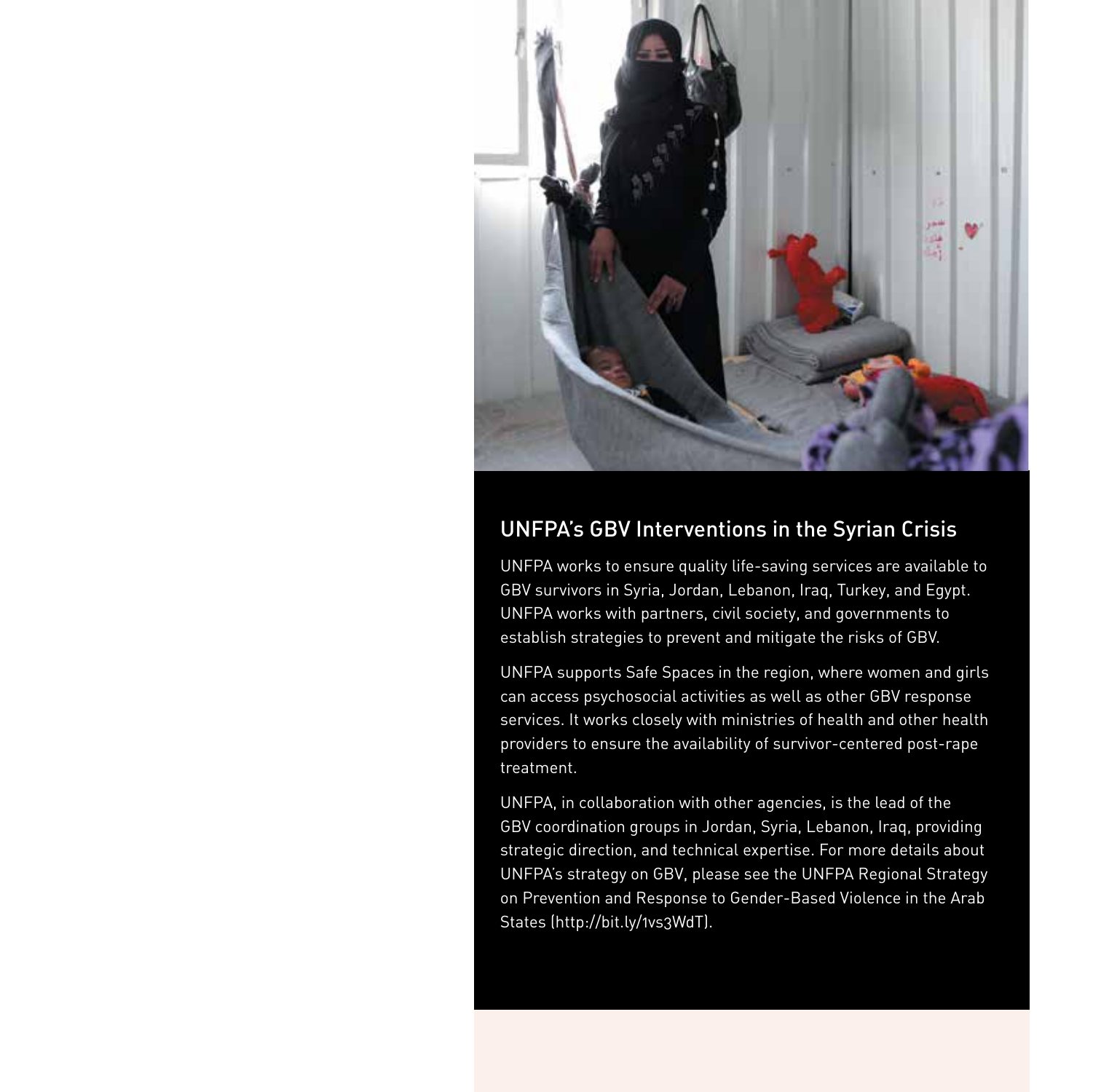## GBV Data

How common is GBV? Obtaining prevalence data on GBV is a challenge. This is particularly true during humanitarian emergencies, where there are limited services for GBV and its survivors - and security and access constraints can make it difficult to get accurate data. More generally, the stigma associated with GBV often prevents people from coming forward.

Data on GBV usually reflects only reported incidents, which are considered to be a small proportion of the total. A recent study indicated that only 7% of survivors in developing countries actually report to a service, and less than half (46%) of all GBV survivors even tell anyone, including family members, a family, or friends.<sup>1</sup>

Most evidence about the scope and nature of GBV in emergencies derives from qualitative assessments, studies, and service delivery statistics. These mostly suggest that many forms of GBV increase during emergencies.

The need to 'provide some figures' around GBV can lead to flawed

estimates being widely circulated, or statistics being shared without context<sup>2</sup>

Given the challenges around GBV data collection and interpretation, consulting a GBV specialist on how to interpret the data and figures is likely to be useful.

For example, an increase in reported GBV cases may be the result of a new women's centre opening in a particular region, or a campaign encouraging women to come forward rather than a rise in actual GBV incidents.

There are many reasons why there is an under-reporting of GBV worldwide. Many survivors think that they will not be believed, that they will be blamed, that they will be ostracised by their family, or that they will be rejected by their husbands.

Social stigma, fear of repercussions by perpetrators, and of losing child custody, homes or financial support are amongst reasons given

<sup>1.</sup> Tia Palermo, Jennifer Bleck, and Amber Peterman, Tip of the Iceberg: Reporting and Gender-Based Violence in Developing Countries, American Journal of Epidemiology Advance Access published December 12, 2013

<sup>2.</sup> Tia Palermo and Amber Peterman, Undercounting, overcounting and the longevity of flawed estimates: statistics on sexual violence in conflict, Bull World Health Organ., 2011; http://1.usa.gov/1vUZh3X

<sup>3.</sup> The Due Diligence Project, Due Diligence and State Responsibility to Eliminate Violence Against Women, Middle East and North Africa, 2014, http://bit. ly/1zo1HZ9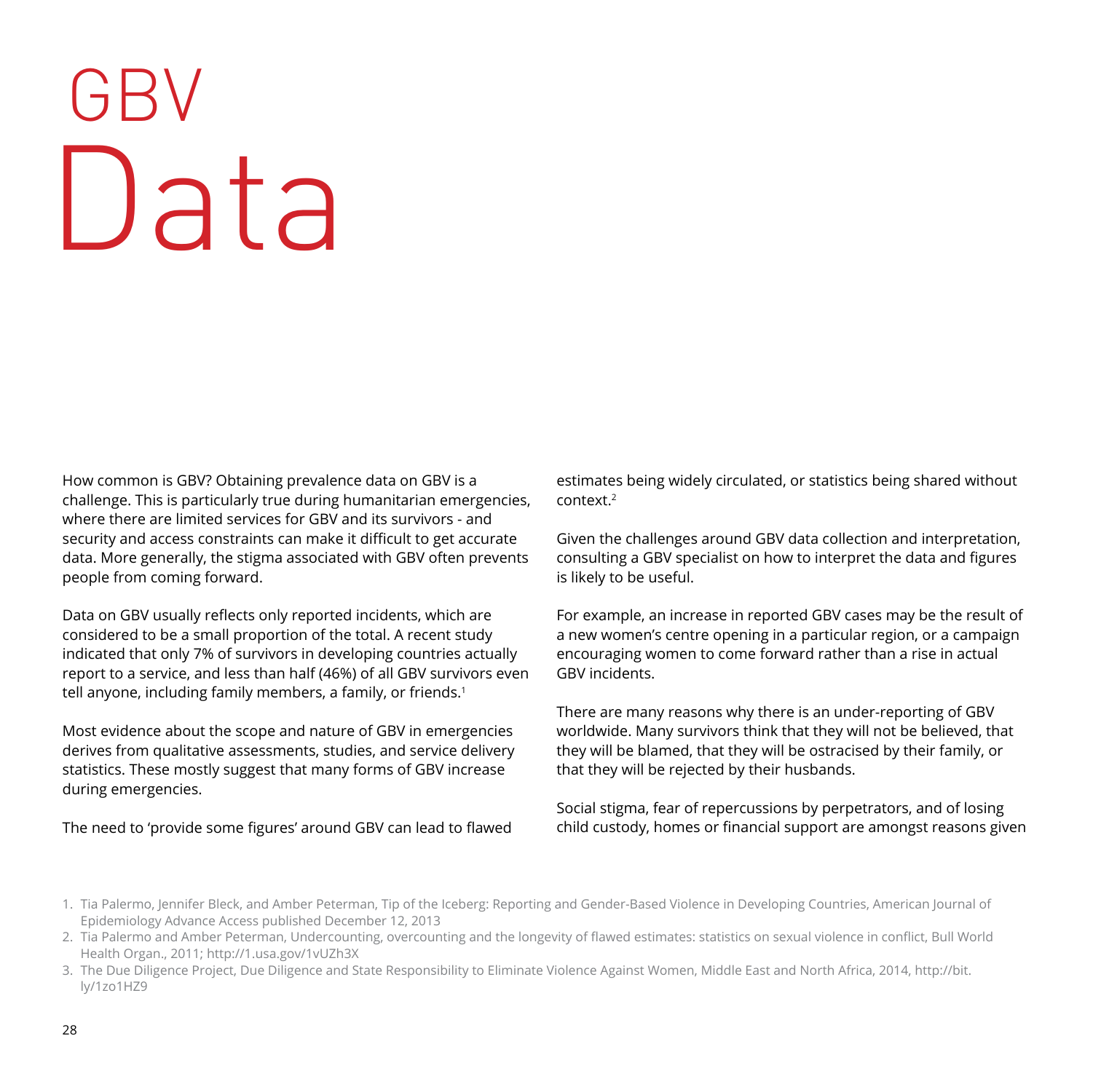

#### What is GBV under - reported?

- Fear of losing their homes
- Negative financial consequences
- Social stigma
- Fear of repercussions by perpetrators
- Fear of losing child custody
- Lack of information
- Lack of confidence in the police
- Lack of support services
- Fear of deportation
- High cost of legal action
- Violence against women not being legally criminalised 3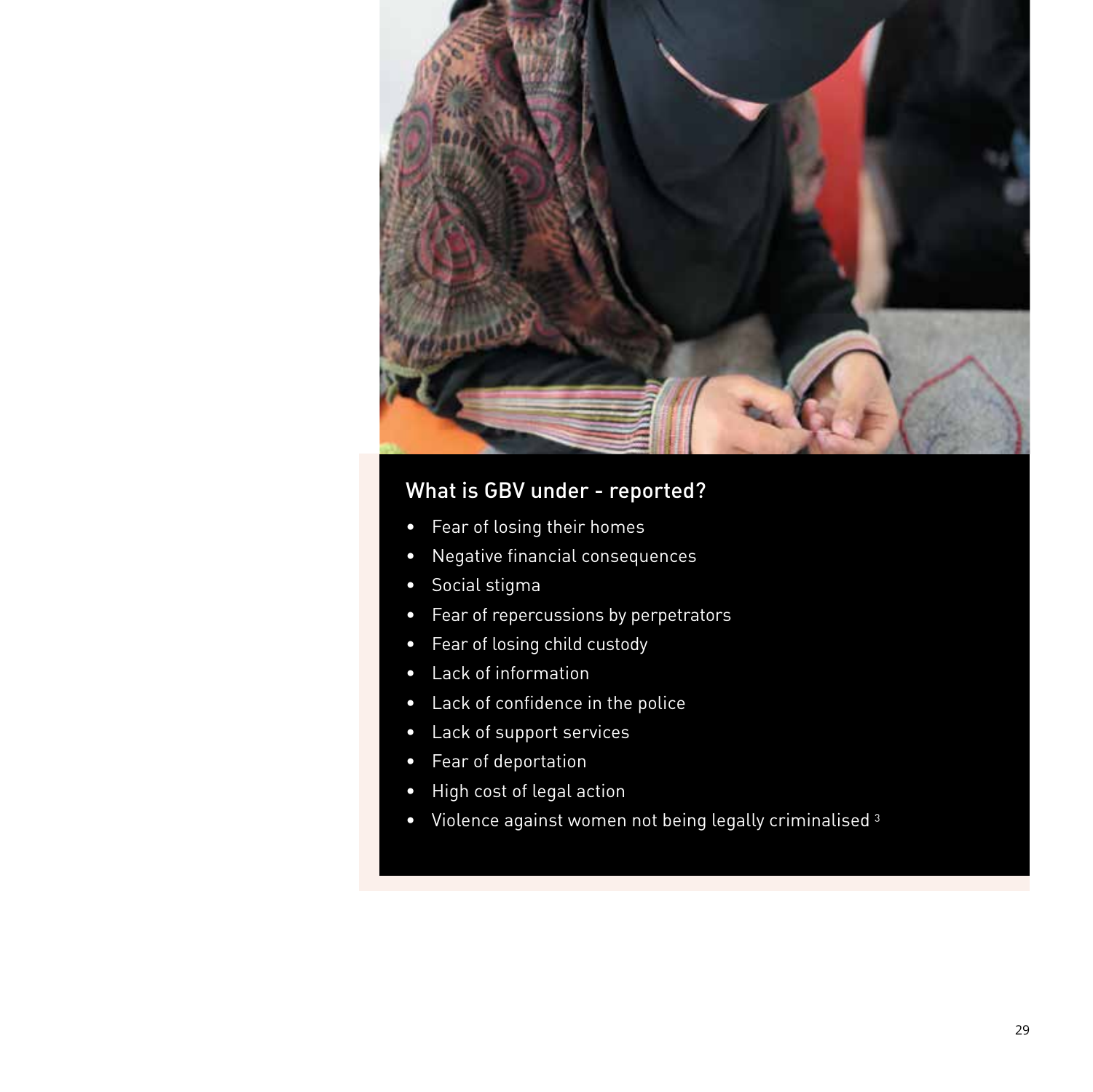### Producing GBV content: things to think about

#### In carrying out your interviews, have you been sympathetic to the trauma suffered by a GBV survivor?

Have you made every effort to interview without causing re-trauma? Have you made sure that your interviewee has been made aware of appropriate counselling and support services?

Have you pointed them in the direction of appropriate support services in this region? Do you know what help is available?

#### Have you protected your sources/interviewees?

Have you made sure that there will be no negative repercussions from your interaction with a GBV survivor?

(Remember that 'informed consent' means that the person you speak to should understand the implications of 'going public' with a story, and you have a duty of care in these cases. Also, that 'jigsaw identification' can be a problem; a false name or 'blurred screen' may not be enough to prevent identification).

#### Have you been specific in your terminology, and avoided vague or ambiguous euphemisms?

For example, 'The guard molested her' has a different meaning from 'the guard raped her.'

(This is because terms like 'molest,' and 'sexual activity' are vague, while rape is a specific crime that tells us what happened).

If you are covering a court case, have you referred to the specific alleged crimes and sentence as they relate to the law?

For example, 'He was found guilty of rape which carries a death sentence under Jordanian law.'

Have you avoided prejudicial descriptions of the victim?

For example, 'She was wearing make-up at the time of the attack' (this description is not relevant, and could imply judgment of the person who has suffered from an attack).

If you are hosting a discussion or call-in programme on GBV, have you included guests with 'expert' knowledge, and challenged inaccurate comments made by contributors?

For example, if a caller claims that a woman 'did not report an incident of GBV to the police immediately and must therefore be making it up,' have you explained the reasons that might be behind this?

(This is because there are many enduring myths about rape that often go unchallenged. A woman may not report a GBV incident for fear of reprisals from her attacker, because she was disorientated following her trauma, or because of inadequate legal systems. Lack of immediate reporting does not imply she has made up the incident).

#### Where appropriate, have you made sure that you have quoted all your 'expert sources,' and included a direct link to the relevant page of any organization you have mentioned?

For example, if you mention a particular NGO working with GBV survivors, have you linked to their material? If you work for a radio station, have you given details of how people can access services?

Have you avoided 'single source' journalism?

For example, if you have quoted a government official talking about GBV, have you also spoken to a local NGO about the issue?

#### Have you used plain language that your audience can understand, and explained unfamiliar language?

The glossary (see pages 38-39) explains some of the terminology used by people who work on GBV issues: you are likely to have to explain or rephrase some of these terms in plain language for a general audience.

Print and web journalists may need to explain to sub-editors, the reasons for specific terminology used in a particular article; more generally, you may need to explain to colleagues why you have covered GBV stories in a particular way.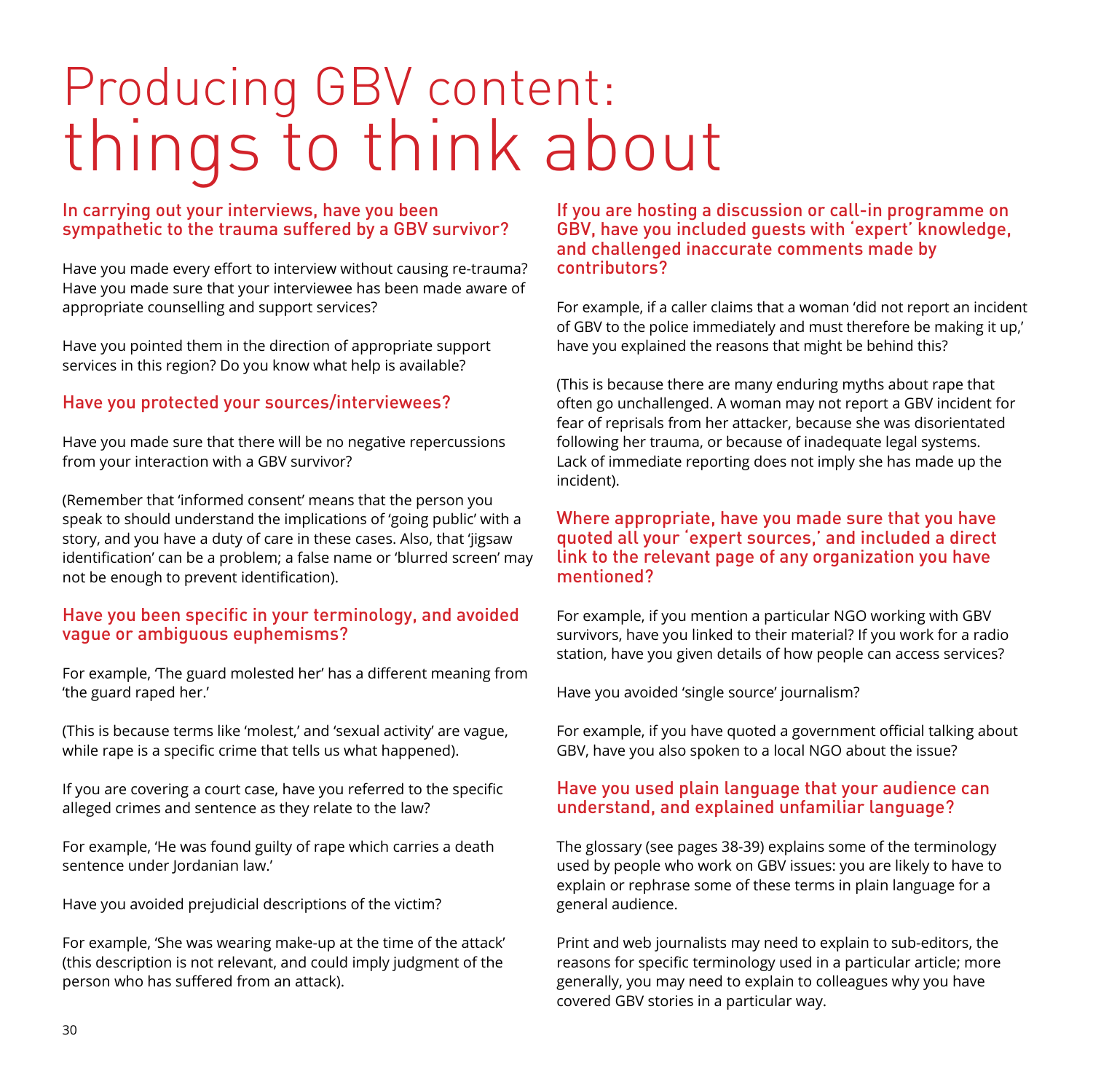

## Use of Images

Whether you work online, in the print media, or for a TV station, it is likely that you will not get coverage for your GBV story without striking images. This presents an ethical dilemma. Without informed consent, you should not identify the GBV survivor; therefore, you should beware of filming details that might identify.

Be careful about using pixelated images, scrambling voices, or filming into light as these techniques are not always failsafe. Anything distinctive - such as a headscarf, wedding ring, furniture in a home, or a family member - can give away the identity of an 'anonymous' source and cause a problem. Clear labelling of images is vital.

You will need to be creative in your solutions: for example, photographs or video of a busy marketplace or public area are likely to be less easily associated with a GBV survivor than similar shots of their home or street.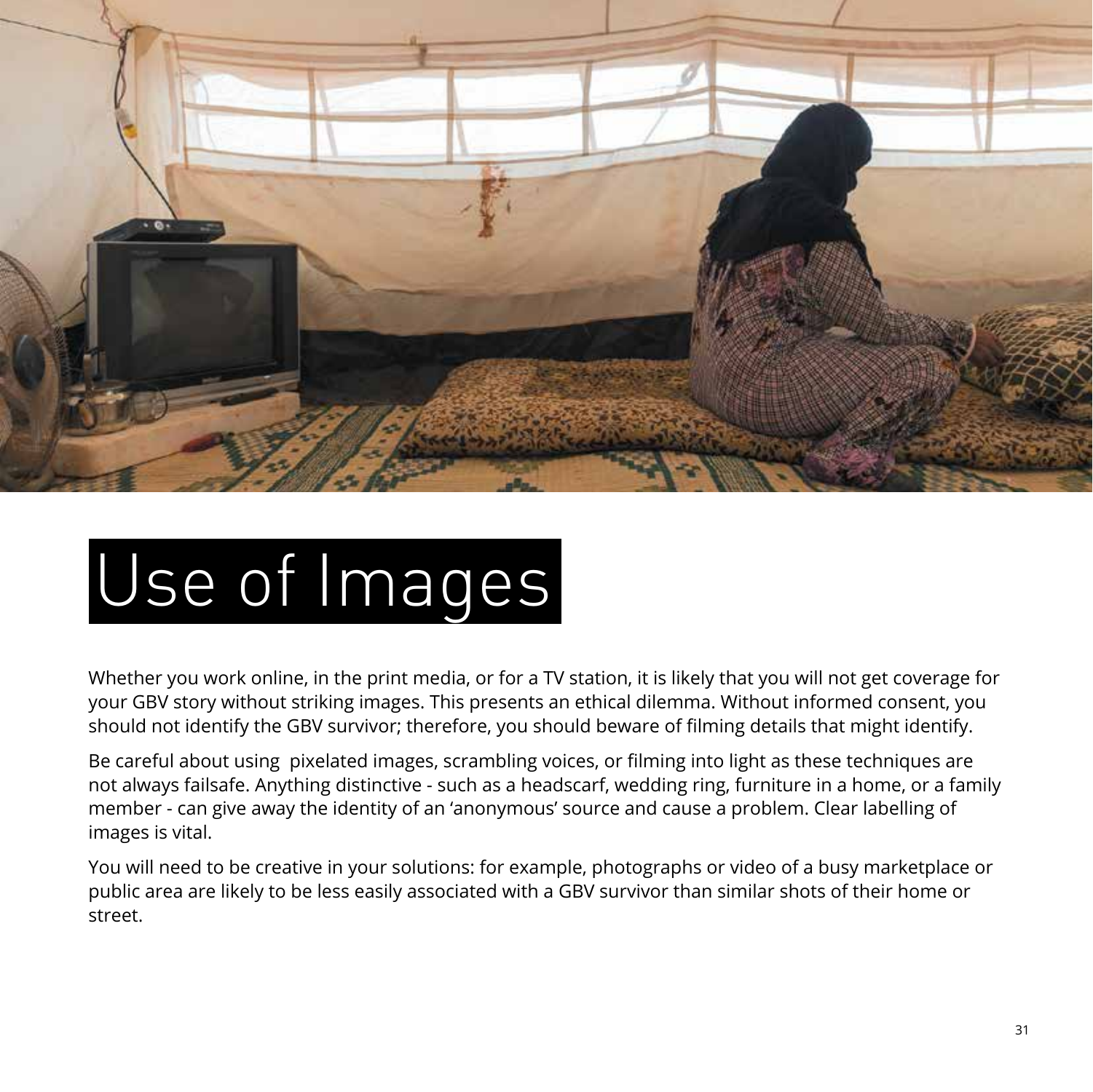## Case Study: Child Marriage

Children and young people often suffer in times of conflict; they form a vulnerable group whose rights are frequently violated with impunity.

Part of the reason for this is that they are not listened to: often, adults don't believe children and young people when they are victims of violence; this can lead to a culture of silence. They are often powerless, and it can be much easier to ignore, for example, child sexual abuse within a community than it is to face up to it and deal with the problem.

In some countries, parents encourage children, and girls in particular, to get married at a young age in the hope that marriage will benefit them both socially and economically. In reality, this has serious repercussions on the lives of children who experience it. For example, the risk of maternal death for mothers aged under 15 years in low- and middle-income countries is double that of older females.

Child marriage in refugee communities in Jordan, Lebanon, Iraq, Turkey, and Egypt is one of the main GBV concerns in the area. The issue has received a lot of media attention during the past few years, with mixed consequences.

The coverage has helped focus attention on the problem, and has contributed to efforts of the humanitarian community to mobilize resources and to establish services to work on the issue. However, this media attention has also perpetrated the idea that any Syrian girl is ready to get married very young. Syrian girls and their families reported feeling that the media contributed to a negative perception of Syrian women and girls, and sometimes reacted by increasing isolation and control over young women in particular.

Furthermore, because of the perception that child marriage is not a 'real' form of GBV, some journalists have been unscrupulous in sharing details, including pictures of young brides, potentially placing them at risk of possible retaliation by other members of the community.

"Some people may say that marrying off a young girl can help resolve some of her problems. Even some naïve girls themselves may think so, and get excited at the prospect of having their own house and family. But the truth is that girls my age know nothing about life, responsibilities, and what it takes to run a home or raise a family. They'll wind up escaping one set of problems and falling into new ones. There is no way that child marriage resolves anything, and more girls need to be told that."

#### **Female 16**

*Shatila Camp, Lebanon.*

Child marriage (sometimes called 'early marriage') is defined as marriage before an individual reaches the age of 18 years.

Despite near-universal commitments to end child marriage, one in three girls in developing countries - excluding China will probably be married before they are 18 years of age.

One out of nine girls will be married before their 15th birthday. Most of these girls are poor, less-educated, and living in rural areas.

In the next decade, 14.2 million girls aged below 18 years will be married every year; this translates into 39,000 girls married each day.

UNFPA, Marrying too Young, 2012, http://bit.ly/120AFLg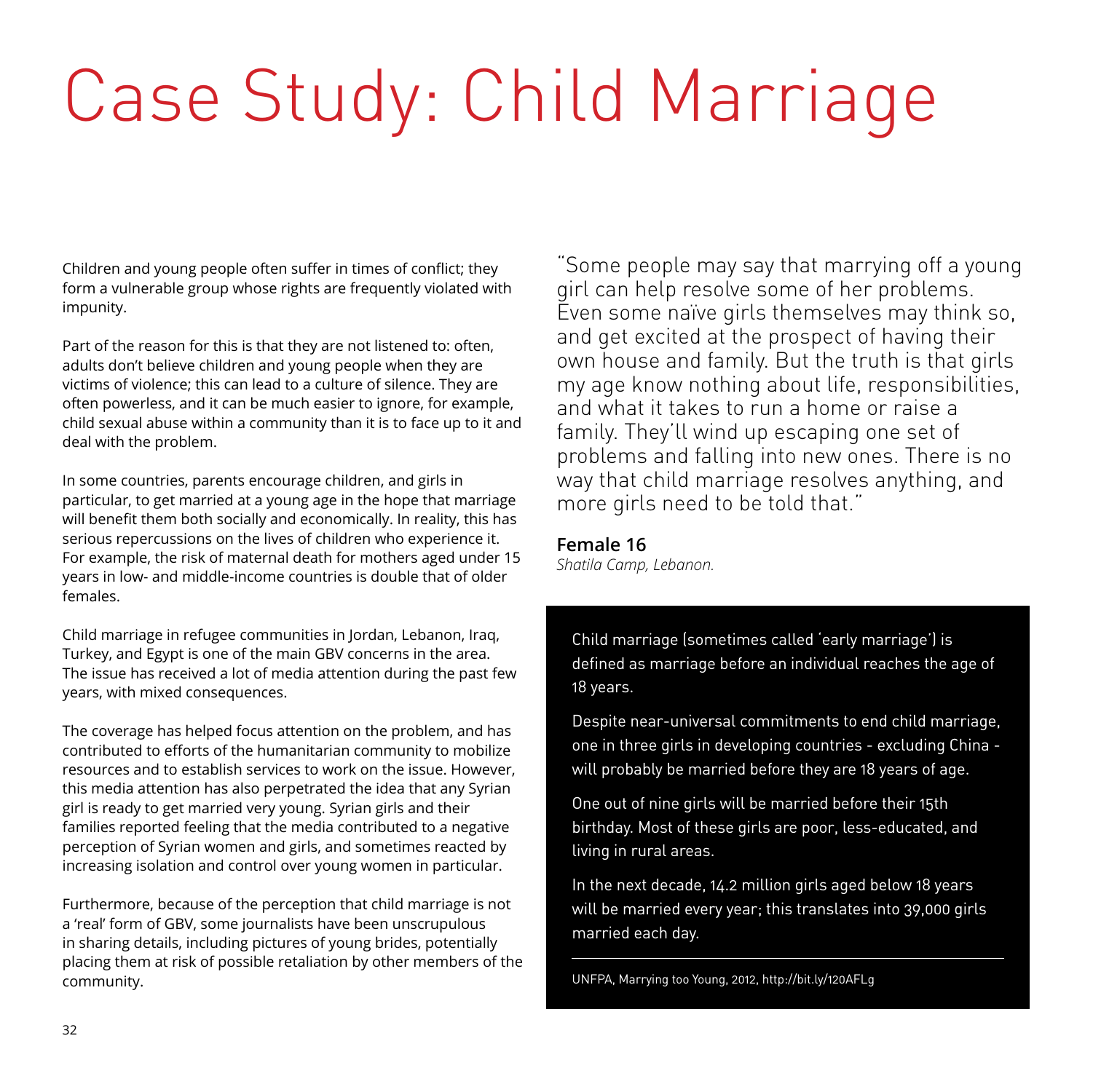## Media Impact



The link between 'cultural' and 'direct' violence was observed by Norwegian sociologist Johan Galtung in the 1960s, and has subsequently been an influential area of academic study.

Syrian refugees have sometimes been criticised or stereotyped in the media; this has led some people in host communities to carry out acts of violence against them.

Representation is an important issue: where particular voices are absent, it becomes easy to negatively stereotype them.

This can be rectified. For example, broadcasters can make sure that discussion programmes actively encourage both Syrians male and female callers to participate.

If you only include negative opinions of people who call in, or post messages to complain about refugees, then you can contribute to a culture of intolerance, which affects how people are treated, and towards an atmosphere in which violence is normal.

"I hear locals bad-mouthing Syrians from the minute I step out of my house to the minute that I get back home at night. Even when they know I'm Syrian, that doesn't stop them. Can you imagine what that feels like? It's honestly so upsetting, but I don't say a word. Sometimes, I just don't want to leave the house because I can't bear the thought of more humiliation."

#### **Syrian refugee**

*Northern Jordan (from khatwah.org research)*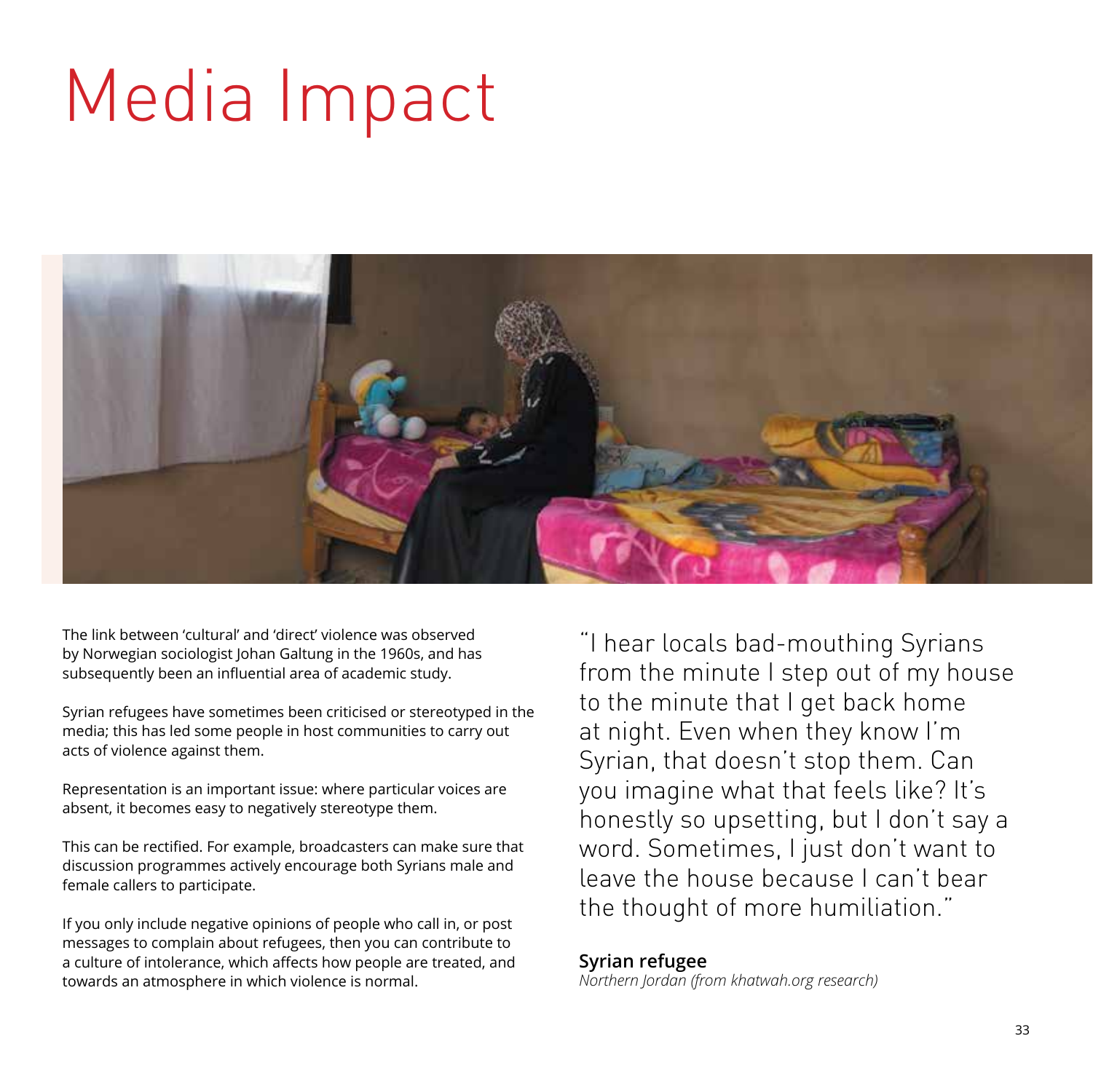## Approaching Organisations

#### You are much more likely to be successful in both securing an interview and producing an effective GBV story if you can show that you understand the ethics of working with GBV survivors.

A common complaint of people working with GBV survivors is that journalists 'phone up in order to speak to a child bride' or make similar inappropriate requests; in fact, those field workers may choose not to deal with such requests as they can be harmful for those involved.

Peter-Bastian Halberg worked as Senior Mass Communication Officer at UNHCR Jordan, and dealt with the press regularly in his work. He says:

"You will need more time than you usually would when speaking to UNHCR on protection issues. We are generally pretty good at timely responses to journalists, but when it comes to protection issues, things take longer. Because our first principle is to protect the refugees and our second is to help the journalist.

A lot can be achieved by doing your homework and investigating the matters thoroughly. Journalists need to come to us with an open mind, learn from the organization and knowing that we have a protection mandate.

A public discourse can only be altered if there is public scrutiny of stories on the ground. GBV related stories are often portrayed in a pre-judged manner.

There is a tendency that some people see harassment based on gender as part of Arabic culture, but in my opinion, it isn't, and that should be told."

Journalists covering GBV will need to think closely about who they interview. The UN regional humanitarian coordinator may be an authoritative and trustworthy source; however, they are likely to be too busy to deal with frequent press calls. A press officer for an international NGO might want to talk about the particular initiative they are promoting, rather than the particular issue that you want to cover.

Officials at local and international NGOs may be able to talk more freely about gender-based violence: they are likely to have a useful overview of the topic.

Bear in mind that they may use language and terminology which is unfamiliar to your audience. You should not be afraid of asking your interviewees to explain their language if it will confuse your audience.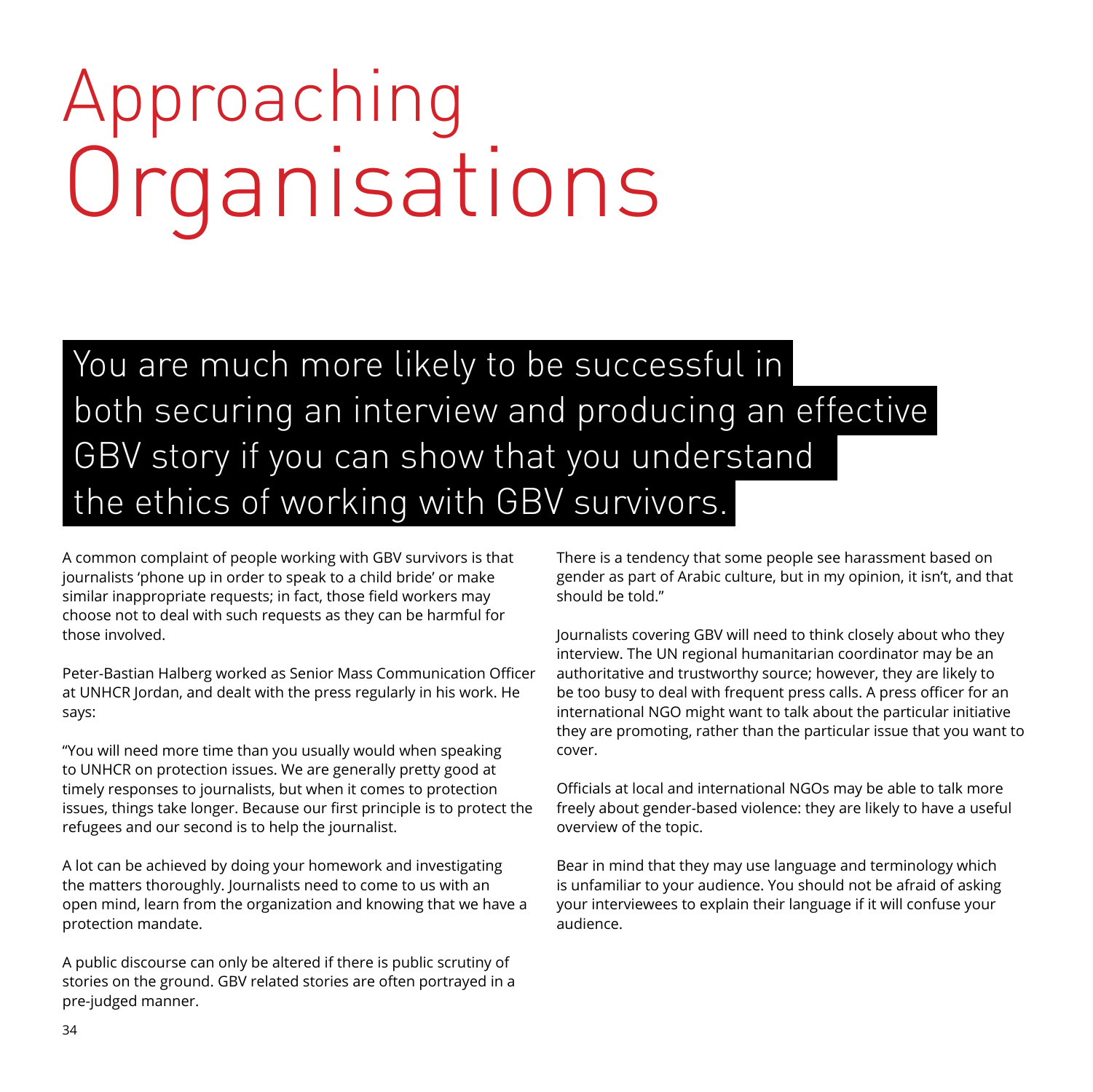

UNFPA aims to deliver a survivorcentered approach in all parts of our work, including supporting media to cover gender-based violence. Before we answer a request to meet survivors, we think about their best interest: can we guarantee the safety, confidentiality, and dignity of survivors, their families, and communities? At times, these requests cannot be accommodated. Usually, UNFPA will provide information and expertise, and where possible, facilitate visits to project sites to ensure that important stories about GBV can be told from different angles.

#### **Daniel Baker**

*UNFPA Syria Regional Response Advisor*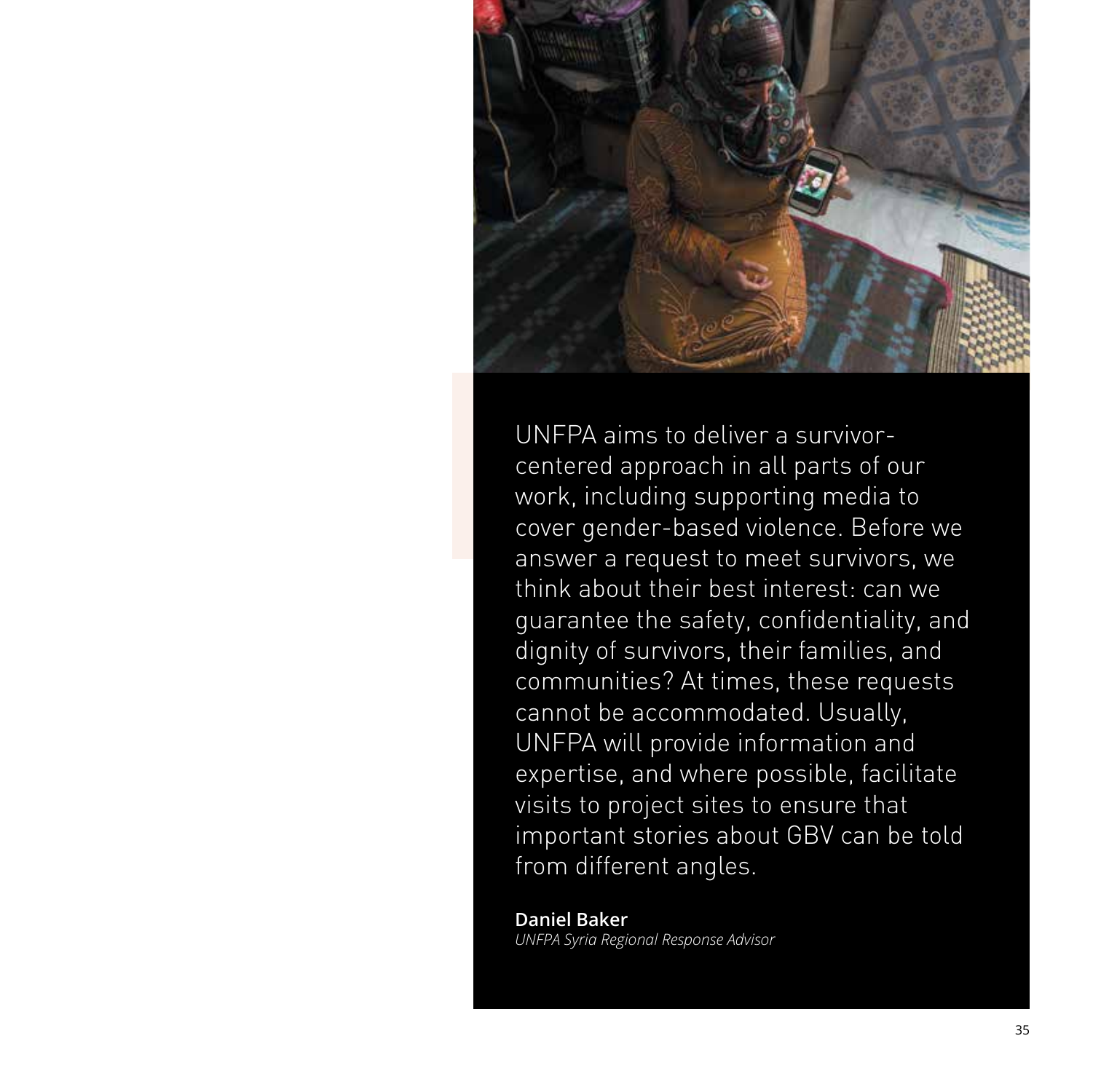## Organizations

Table 2 lists some of the main organizations working on GBV response in Syria, Lebanon, Jordan, Iraq, Turkey, and Egypt in the context of the Syrian refugee crisis.

Organisation operating in this country  $\bullet$ 

Organisation leading GBV coordination mechanism

| Organization                                                                                          | <b>Syria</b> | Lebanon | Jordan | Iraq      | Egypt | <b>Turkey</b> |
|-------------------------------------------------------------------------------------------------------|--------------|---------|--------|-----------|-------|---------------|
| <b>GBV coordination Mechanism</b>                                                                     |              |         |        | $\bullet$ |       |               |
| <b>ABAAD Lebanon</b><br>www.abaadmena.org                                                             |              |         |        |           |       |               |
| Arab Women Organization (AWO)<br>www.awo.org.jo                                                       |              |         |        |           |       |               |
| Danish Refugee Council (DRC)<br>www.drc.dk                                                            |              |         |        |           |       |               |
| Institute for Family Health / Noor Al Hussein Foundation (IFH/NHF)<br>www.nooralhusseinfoundation.org |              |         |        |           |       |               |
| <b>International Medial Corps (IMC)</b><br>www.internationalmedicalcorps.org                          |              |         |        |           |       |               |
| <b>International Rescue Committee (IRC)</b><br>www.rescue.org                                         |              |         |        |           |       |               |
| International Relief & Development (IRD)<br>www.ird.org                                               |              |         |        |           |       |               |
| Jordanian Women Union (JWU)<br>www.jwu.org.jo                                                         |              |         |        |           |       |               |
| <b>KAFA Lebanon</b><br>www.kafa.org.lb                                                                |              |         |        |           |       |               |
| The Lebanese Women Democratic Gathering (RDFL)                                                        |              |         |        |           |       |               |
| Lebanese Council to Resist Violence Against Women (LECORVAW)<br>www.lebanesewomen.org                 |              |         |        |           |       |               |
| <b>United Nations Population Fund (UNFPA)</b><br>www.unfpa.org                                        | П            | Ш       | П      | П         |       | <b>I</b>      |
| United Nations High Commissioner for Refugees (UNHCR)<br>www.unhcr.org                                |              | Ш       | г      | П         | ш     |               |
| <b>United Nations Children's Fund (UNICEF)</b><br>www.unicef.org                                      |              |         |        |           |       |               |
| United Nations Relief and Works Agency for Palestinian<br>in the Near East (UNRWA) www.unrwa.org      |              |         |        |           |       |               |
| <b>UN Women</b><br>www.unwomen.org                                                                    |              |         |        |           |       |               |

 $\blacksquare$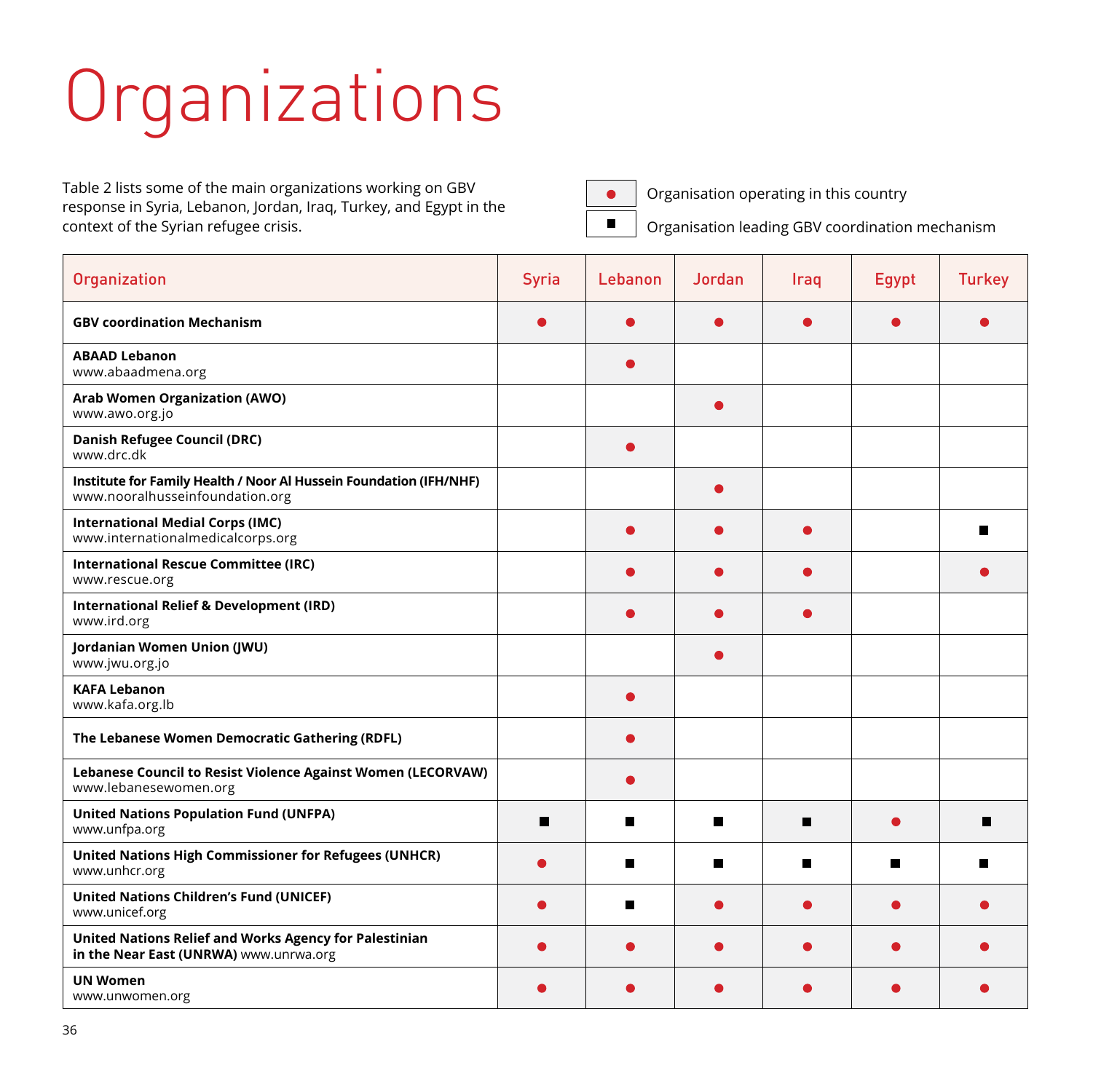GBV coordination groups, also called GBV sub-working groups or GBV task forces, are groups of organisations whose objective is to coordinate GBV prevention and response work. GBV working groups meets regularly to design, establish, and evaluate action to prevent and respond to GBV. For example, they work together to facilitate GBV survivors' access to services, and to implement awareness raising campaigns, as well as working to ensure that GBV risks are taken into account in all aspects of aid delivery.

Coordinating agencies, which are responsible for leading these groups, are often a good starting point to get an overview of the situation, key resources, and contacts. More information about these mechanisms can be found on the UNHCR/inter-agency information-sharing portal. Speaking to coordinators themselves will give you a good picture of what is happening 'on the ground' in the region you are reporting.



#### Additional Resources

- 1. Gender-Based Violence Area of Responsibility (GBV AoR), Media Guidelines for Reporting On Gender-Based Violence in Humanitarian Contexts, 2013, http://bit.ly/1uNd5te
- 2. Inter-Agency Standing Committee (IASC), Guidelines for Gender-Based Violence Interventions in Humanitarian Settings, 2005, bit.ly/1lja17J
- 3. Gender-Based Violence Area of Responsibility (GBV AoR), Handbook for Coordinating Gender-Based Violence Interventions in Humanitarian Settings, 2010, http://bit.ly/12V0htv
- 4. UNICEF, Reporting Guidelines to Protect At-Risk Children, http://uni. cf/1I70F8Z
- 5. IFJ, Guidelines for Reporting on Violence Against Women, Ethical Journalism Initiative, http://bit.ly/1stB2Fp
- 6. WHO Ethical and Safety Recommendations for Researching, Documenting and Monitoring Sexual Violence in Emergencies, 2007, bit.ly/1oTfGVG
- 7. Learning Resource Kit for Gender-Ethical Journalism and Media House Policy, World Association of Christian Communication (WACC) and the International Federation of Journalists (IFJ), 2012, http://bit.ly/13qsJEp
- 8. Many tools and resources on GBV can be found at the GBV AoR website: http://bit.ly/1zwbUSv
- 9. More information on the response to the Syria crisis can be found on the UNHCR regional portal http://bit.ly/Wh105k and on the OCHA (Office for the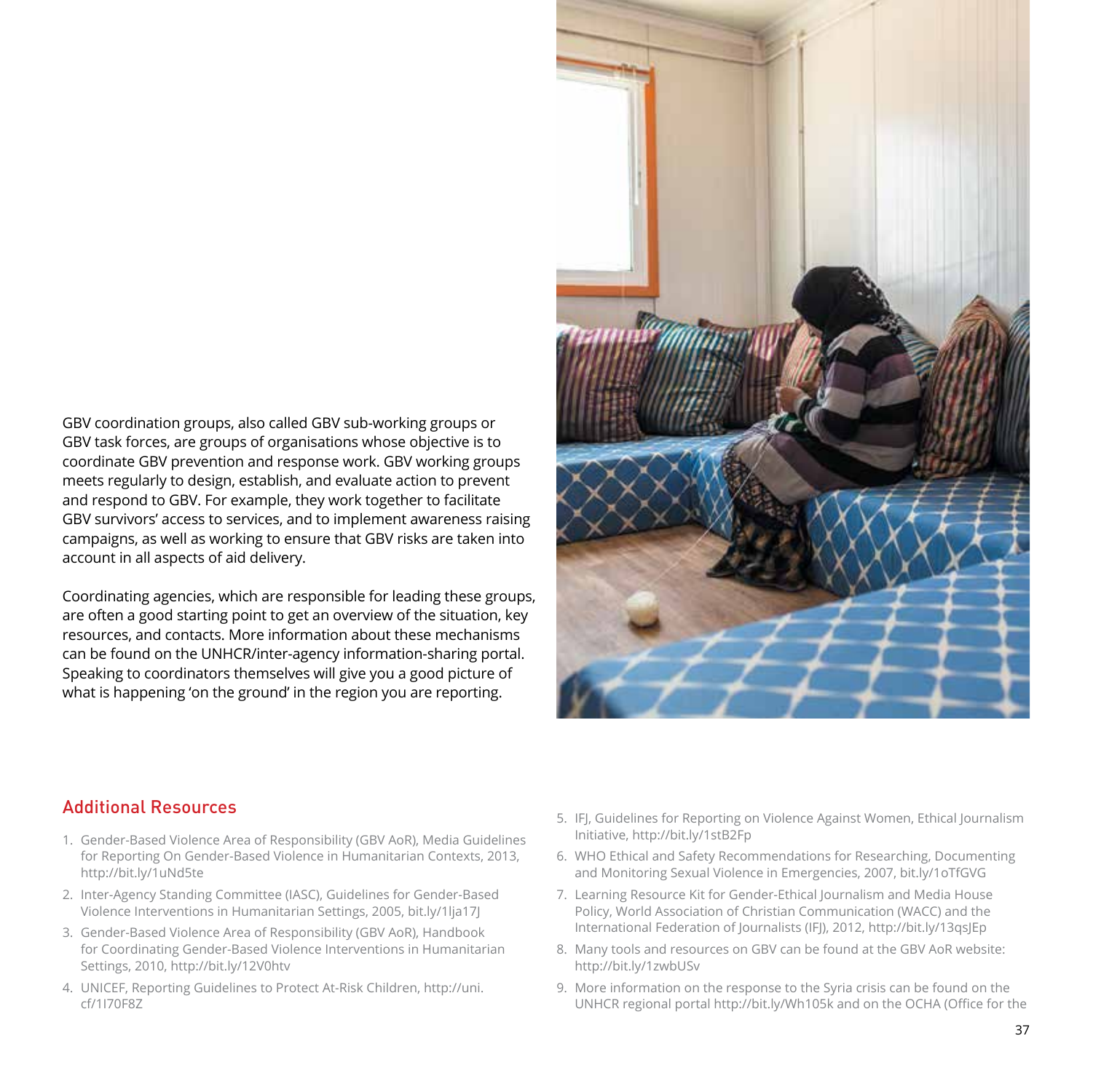## Glossary

#### Child Sexual Abuse

Any incident involving rape or sexual assault that is perpetrated against a minor, by force or under unequal or coercive conditions.

#### Coercion

Forcing, or attempting to force, another person to engage in behaviours against her will by using threats, verbal insistence, manipulation, deception, cultural expectations, or economic power.

#### **Confidentiality**

The right of every survivor to have their identity kept private and unidentifiable. There is an implicit understanding and obligation on those providing services that any information disclosed by a survivor will not be shared with others, unless the person concerned gives explicit and informed consent to do so. Confidentiality involves, not only how information is collected, but also how it is stored and shared.

#### Coordinating Agencies

The organizations (usually two working in a co-chairing arrangement) that take the lead in chairing GBV working groups and ensuring that the minimum prevention and response interventions are put in place. Coordinating agencies are selected by the GBV working group and endorsed by the leading United Nations entity in the country (i.e. Humanitarian Coordinator, SRSG).

#### Domestic Violence

Intimate Partner or Other Family Members: Domestic violence takes place between intimate partners (spouses, boyfriend/ girlfriend) as well as between family members (for example, mothers-in-law and daughtersin-law). Domestic violence may include sexual, physical, and psychological abuse. In any reference to domestic violence, it is important to be clear whether the violence is perpetrated by an intimate partner, or another family member. Other terms used to refer to domestic violence perpetrated by an intimate partner include 'spousal abuse' and 'wife battering.'

#### Child Marriage

Child marriage is defined as the marriage of a boy or a girl before the age of 18 years. It is sometimes referred to as early marriage. The preferred UNICEF style is to refer to 'child' instead of 'early' marriage, since the word 'early' does not immediately convey the fact that this practice affects children below a specified age. UNICEF, http://uni.cf/1lVmxcD

#### **Emergency**

Generally used to refer to situations of armed conflict or natural disaster, often involving the displacement of populations, sometimes as refugees, other times as internally displaced people (IDPs). For the purposes of these guidelines, humanitarian 'emergencies' include the period of instability, which often leads up to an acute crisis and ends at some point after 'return' or 'resettlement.' Emergencies are

often cyclical, with periods of stability followed by recurrent violence and/or instability. In some emergencies, populations flee, find refuge that later becomes unsafe, and are thus forced to flee again to another location. This cycle can repeat itself multiple times throughout an emergency.

#### Female Genital Cutting /Mutilation (FGM)

All procedures involving partial or total removal of the external female genitalia, or any other injury to the female genital organs for nonmedical reasons.

#### Forced Marriage

The marriage of an individual against her or his will.

#### Gender

Refers to the social differences between males and females that are learned, and though deeply rooted in every culture, are changeable over time, and have wide variations both within and between cultures. 'Gender' determines the roles, responsibilities, opportunities, privileges, expectations, and limitations for males and for females in any culture.

#### Gender-Based Violence

Any harmful act that is perpetrated against a person's will, and that is based on sociallyascribed (i.e. gender) differences between males and females.' Gender based violence is also sometimes referred to as sexual and gender based violence (SGBV).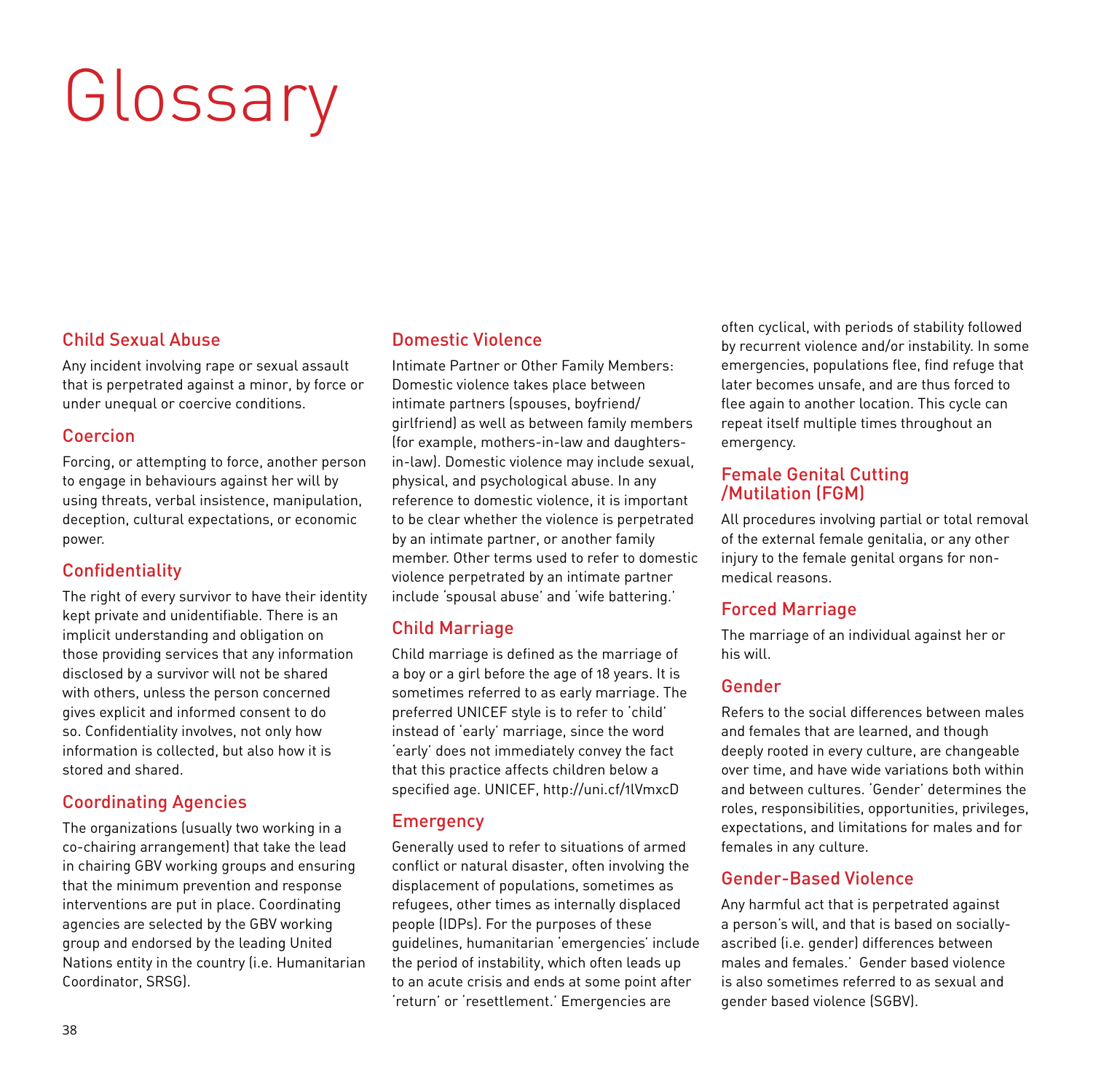#### Host Community

Host community is an area in which many refugees or internally displaced persons (IDPs) reside during displacement, whether in nearby camps, private accommodation, or integrated into households.

#### Internally Displaced Person (IDP)

IDPs are people who have been forced to flee their homes as a result of or in order to avoid the effects of armed conflict, internal strife, systematic violations of human rights or natural or manmade disasters, and who seek protection elsewhere within their country of origin or residence and have not crossed internationally recognised state borders.

#### Informed Consent

Refers to approval or assent, particularly and specifically after thoughtful consideration. Informed consent occurs when someone fully understands the consequences of a decision, and consents freely and without any force.

#### Intimate Partner Violence

Intimate partner violence takes place between intimate partners (spouses, boyfriend/ girlfriend) as well as between former intimate partners (for example, ex-husband or boyfriend). Intimate partner violence may include sexual, physical, and psychological abuse. It is sometimes referred to as IPV.

#### Non-Governmental Organization (NGO)

An organised entity that is functionally independent of, and does not represent a government or State. It is normally applied to organizations devoted to humanitarian and human rights causes, a number of which have official consultative status at the United Nations.

#### Perpetrator

Person, group, or institution that directly inflicts or otherwise supports violence or other abuse inflicted on another against her/ his will. Perpetrators are in a position of real or perceived power, decision-making and/or

authority, and can thus exert control over their victims.

#### Persons With Disabilities

Persons with Disabilities include those who have long-term physical, mental, intellectual, or sensory impairments, which in interaction with various barriers, may hinder their full and effective participation in society on an equal basis with others.

#### Psychological / Emotional Abuse

Infliction of mental or emotional pain or injury. Examples include threats of physical or sexual violence, intimidation, humiliation, forced isolation, stalking, harassment, unwanted attention, remarks, gestures, or written words of a sexual and/or menacing nature, destruction of cherished things, etc.

#### Rape

Non-consensual penetration (however slight) of the vagina, anus, or mouth with a penis or other body part. Also includes penetration of the vagina or anus with an object.

#### Refugee

A refugee is a person who is outside his or her country of origin or habitual residence, and has a well-founded fear of persecution because of his/her race, religion, nationality, membership in a particular social group or political opinion; and is unable or unwilling to avail himself/ herself of the protection of that country, or to return there, for fear of persecution.

#### Sexual Exploitation

Any abuse of a position of vulnerability, differential power, or trust for sexual purposes; this includes profiting monetarily, socially or politically from the sexual exploitation of another

#### Sexual Violence

Any abuse of a position of vulnerability, differential power, or trust for sexual purposes; this includes profiting monetarily, socially, or politically from the sexual exploitation of another.

#### Survivor/ Victim

A person who has experienced gender-based violence. Whilst the terms 'victim' and 'survivor' are sometimes used interchangeably, 'victim' is a term often used in the legal and medical sectors while 'survivor" is a term generally preferred in the psychological and social support sectors because it implies resilience.

#### Trafficking In Persons

Trafficking in persons is defined as the recruitment, transportation, transfer, harboring or receipt of persons, by means of the threat or use of force or other forms of coercion, of abduction, of fraud, of deception, of the abuse of power, or of a position of vulnerability, or of the giving or receiving of payments or benefits to achieve the consent of a person having control over another person, for the purpose of exploitation.

Adapted from the Gender-Based Violence Information Management System glossary